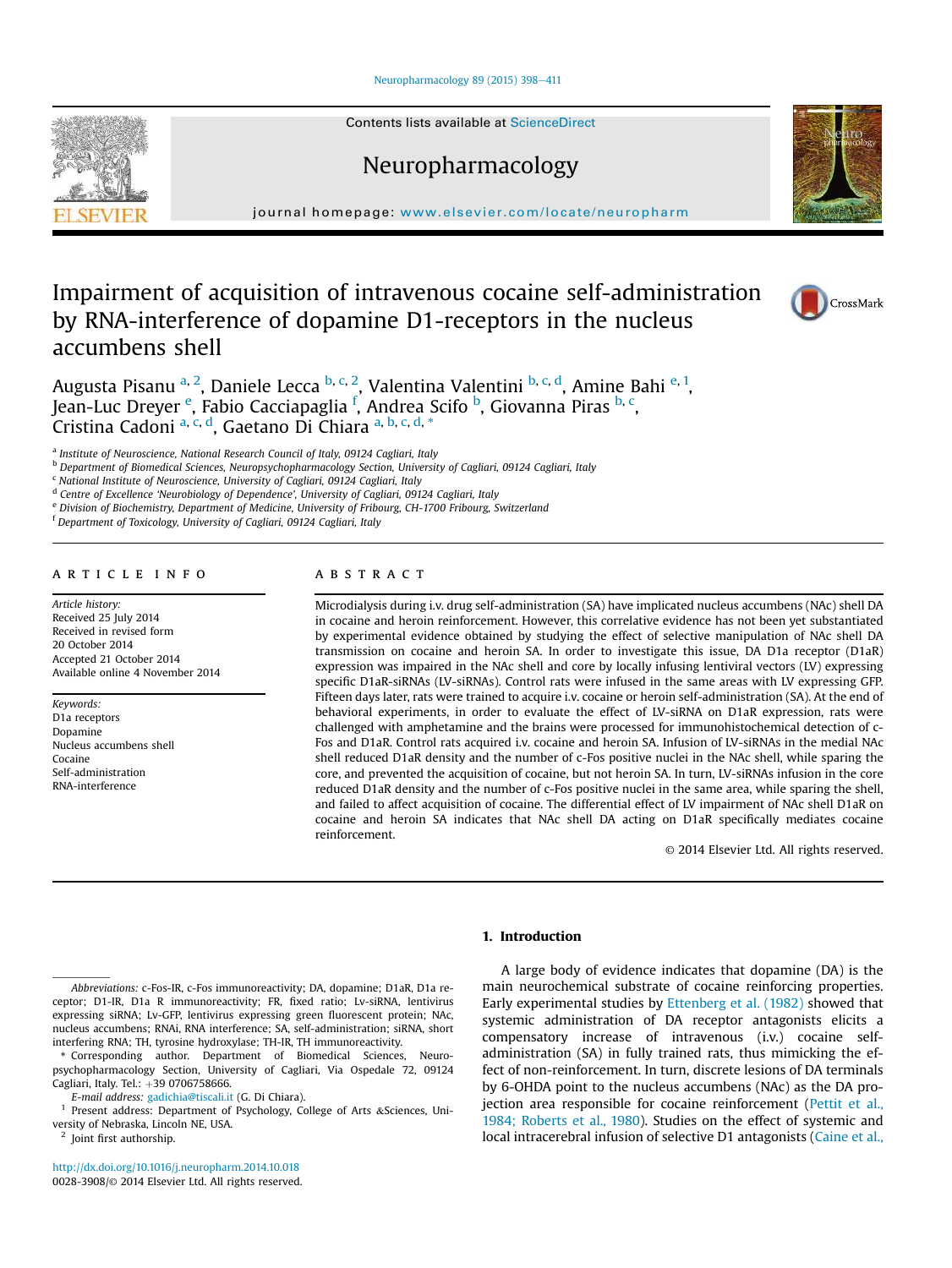1995; Koob et al., 1987; Maldonado et al., 1993) on i.v. cocaine SA indicate a specific role of NAc DA D1 receptors.

Consistent with a role of NAc DA in cocaine behavioral effects, brain microdialysis studies have shown that response noncontingent administration of cocaine, amphetamine and most drugs of abuse, preferentially increases extracellular DA in the NAc, as compared to the dorsal caudate-putamen (Carboni et al., 1989; Di Chiara and Imperato, 1988). Microdialysis studies, in addition, have shown that cocaine increases extracellular DA in the NAc even after i.v. self-administration (Di Ciano et al., 1995; Pettit and Justice, 1989, 1991; Wise et al., 1995; Lecca et al., 2007a). Moreover, preferential stimulation of DA transmission in the ventral striatum by amphetamine has been demonstrated in humans by Positron Emission Tomography of  $[11C]$  raclopride binding (Drevets et al.,1999, 2001; Leyton et al., 2002; Martinez et al., 2003).

Anatomical studies have shown that the NAc is heterogenous with regards to its cytoarchitecture, connections and distribution of neurotransmitters, their enzymes and receptors. Thus, a medioventral part, the shell, and a dorso-lateral part, the core, have been distinguished (Groenewegen et al., 1999; Heimer et al., 1997). These two subdivisions, in turn, have been assigned different functions in behavior motivated by food and drugs of abuse (Corbit et al., 2001, Corbit and Balleine, 2011; Di Chiara, 2002; Di Chiara et al., 2004; Parkinson et al., 2002).

As far as DA transmission is concerned, cocaine, like other drugs of abuse, preferentially increases extracellular DA in the NAc shell as compared to the core (Di Chiara, 2002). This preferential action has been initially documented by microdialysis studies in acutely experimenter-administered rats (Aragona et al., 2008; Pontieri et al., 1995) and later demonstrated in rats during acquisition of i.v. cocaine SA (Lecca et al., 2007a).

The NAc shell, rather than the core, is also the area from which robust SA can be consistently obtained after response-contingent intracerebral infusion (Ikemoto, 2003; Rodd-Henricks et al., 2002), which, in turn, explains previous negative results obtained by infusions that did not specifically target the shell (Goeders and Smith, 1983).

The evidence presented above is suggestive, but, in order to demonstrate that NAc shell and core DA plays a differential role in cocaine reinforcement, a study of the effect of local impairment of DA transmission on i.v. cocaine SA is required. To our knowledge, four studies have directly compared the effect of impairment of DA transmission in the NAc shell and core on cocaine reinforcement. While in two studies no clear-cut differences were obtained between the two NAc subdivisions (Bachtell et al., 2005; Bari and Pierce, 2005), in the other two studies, the differences obtained have led to opposite conclusions (Di Ciano, 2008; Veeneman et al., 2012). These discrepancies and inconsistencies might result from the use of local intracerebral infusion of DA antagonists as a tool to manipulate DA transmission in the NAc shell and core. These drugs are highly lipophilic and rapidly diffuse out of their intracerebral target area, particularly after repeated administration. These difficulties call for the use of other means to impair DA transmission.

In recent years, RNA interference (RNAi), an evolutionary conserved mechanism of genome protection against viral infections and mutations (Hamilton and Baulcombe, 1999; Jensen et al., 1999; Sharp and Zamore, 2000), has been used to silence protein expression (Hannon and Rossi, 2004). RNAi is triggered in eukaryotic cells by double-stranded RNAs having  $19-21$  nucleotides (short interfering RNA, siRNA; Fire et al., 1998), which, when recognized as aberrant, induce a polyenzymatic process leading to degradation of homologous mRNAs (Hannon, 2002). For in vivo application, viral mediated expression of siRNAs, which takes place a few days after transduction (Bahi and Dreyer, 2012; Ortiz et al., 2010), allows stable long term RNAi, thus silencing the expression of the relative genes (Bahi et al., 2004, 2005; Bahi and Dreyer, 2012; Ortiz et al., 2010; Scherr et al., 2003; Van den Haute et al., 2003). Viral mediated silencing of targeted proteins offers higher temporal (RNAi starts right after transduction of targeted cells) and spatial control (inoculation of defined volumes and concentrations of viral vectors restricts silencing to targeted areas) of manipulations, compared to conventional knockout or pharmacological strategies. D1a (D1aR), rather than D1b receptors, are largely prevalent in striatal areas (Levey et al., 1993; Luedtke et al., 1999), including NAc (Muly et al., 2010). Therefore in the present study, D1aR silencing by lentiviral mediated expression of specific siRNA in discrete regions of rat NAc shell or core, was utilized to investigate the role of D1aR in cocaine reinforcement using an i.v. cocaine SA paradigm.

In order to test the specificity of the effect of D1aR silencing on the acquisition of cocaine reinforcement, the effect of the same manipulation on the acquisition of i.v. heroin SA was investigated. Heroin also increases dialysate DA preferentially in the NAc shell (Lecca et al., 2007b). Moreover, systemic flupentixol, a DA D2/D1 receptor antagonist, differentially affects responding for i.v. cocaine and heroin SA. At low doses it selectively increases responding for cocaine without affecting responding for heroin, while at higher doses, it reduces responding for both drugs (Ettenberg et al., 1982). These observations have been interpreted to mean that low doses of flupentixol selectively impair cocaine reinforcement, while higher doses exert a general effect on motivation and on its expression into action (Ettenberg et al., 1982). Given these premises, manipulation of DA D1aR expression by RNAi in the NAc shell *versus core* was utilized to investigate the role of DA in these two NAc subdivisions in cocaine reinforcement.

#### 2. Materials and methods

#### *2.1. Animals*

Male Sprague-Dawley rats (Harlan, Italy), weighing 250-275 g at the beginning of experimental procedures, were housed four per cage with *ad libitum* food and water, under constant light-dark cycle (on 08:00 A.M., off 08:00 P.M.), temperature  $(22 \degree C)$  and humidity (60%). After catheter implantation and lentiviral stereotaxic injections, rats were individually housed in plastic cages (30  $\times$  20  $\times$  20 cm) in the same environmental conditions. During recovery (two weeks), rats were handled, treated with 0.1 ml of gentamicin (40 mg/ml, i.v.), and their catheters were daily flushed with heparinized saline (heparin 25 IU in 0.9% sterile saline).

Self-administration (SA) sessions were performed after recovery, during the light phase, between 10:00 A.M. and 5:00 P.M. and, after each experimental session, rats were returned to their home cages, where a daily ration of 20 g of food was made available.

All experimental procedures met the guidelines and protocols approved by the European Parliament and the Council of the European Union (directive 2010/63/EU, L 276/33 20/10/2010) and approved by the Ethical Committee for Animal Use and Care of the University of Cagliari. All efforts have been made to minimize suffering and the numbers of animals used.

#### *2.2. Drugs*

Cocaine hydrochloride (McFarlan Smith, Edinburgh, Scotland, UK) and heroin hydrochloride (NIDA, Research Triangle Park, NC, USA) were dissolved daily in sterile saline (0.9%), and drug concentration was adjusted daily according to the weight of the rats. Amphetamine sulfate (Sigma, Milan, Italy) was dissolved in sterile saline (0.9%) and administered subcutaneously. All reagents were obtained from local suppliers and were of analytical grade.

#### *2.3. Construction and validation of LV-Drd1a-siRNAs*

The construction of *Drd1a*-siRNA expressing lentiviruses has been described previously in detail (Bahi and Dreyer, 2012; Ortiz et al., 2010). In brief, three 19 nucleotide *Drd1a*-siRNA sequences were added to the U6 promoter by PCR. The PCR product was digested with BamHI/XhoI and then ligated into the pTK431 previously digested with the same enzymes. Preparation of lentiviral vectors was initiated by triple transfection of HEK293T cells by calcium phosphate method, using pTK431 together with pDeltaNRF and pMDG-VSV. Cells were harvested 72 h later and viruses were concentrated from the supernatant by ultracentrifugation. Vectors were resuspended in PBS-BSA and stored at  $-80$  °C until use (Bahi, 2013; Bahi and Dreyer, 2013). The three distinct *Drd1a*-siRNA sequences were successfully used to knock-down the expression *Drd1a* mRNA in the NAc (Bahi and Dreyer, 2012) and proteins in the hippocampus (Ortiz et al., 2010).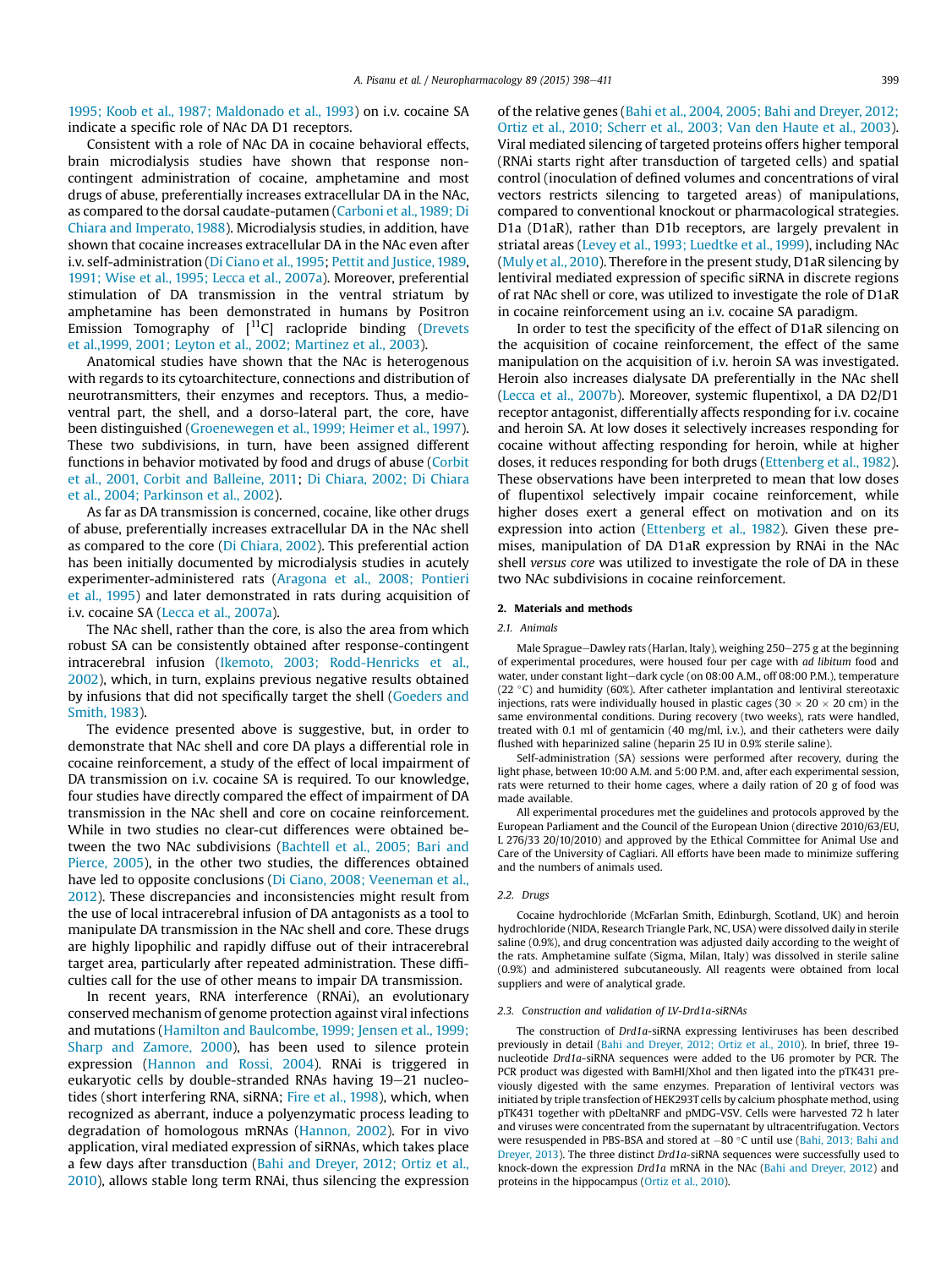#### *2.4. Catheter implant and lentivirus inoculation*

Rats were anaesthetized with Equitesin (0.97 g pentobarbital, 4.25 g chloral hydrate, 2.1 g MgSO4, 42.8 ml propylene glycol, 11.5 ml 90% ethanol/100 ml; 5 ml/kg i.p.) and implanted into the right jugular vein with a catheter (Medical-grade tubing; Silastic, Dow Corning Corporation, Midland, MI, USA) fixed in the middle scapular region by a polypropylene mesh (Evolution, BULEV, weight 48 g/mq, Dipromed, Italy). This ensured stable fixation, rapid tissue integration and reduced foreign body reaction. During the same surgical procedure, rats underwent bilateral stereotaxic inoculation of lentiviral vectors in the NAc shell or core compartments; LV-*Drd1a*siRNA1, LV-*Drd1a*-siRNA2 and LV-*Drd1a-*siRNA3 concentrate stocks were mixed right before inoculation, and the LV-siRNAs mix and LV-GFP vectors were kept in ice at  $0 °C$  until use. Stereotaxic inoculation was made using a 33-gauge tip needle connected by a polyethylene tubing to a 10-µL Hamilton syringe, driven by an infusion pump (Basile, Milan, Italy).

For cocaine SA, lentiviral vectors were inoculated using two different experimental protocols (Experiment I and Experiment II). For Experiment I, 4 ml of vector solution (LV-siRNAs or LV-GFP vectors) were bilaterally inoculated by a single injection in the NAc shell or core of 40 rats, using the following coordinates: i) NAc shell: AP +1.7 mm; L  $\pm$ 1.1 mm, from bregma; V -7.7 mm from dura, in LV-siRNAs shell and LV-GFP shell groups; ii) NAc core: A +1.5 mm; L  $\pm$ 1.8 mm, V -7.0 mm, in LV-siRNAs core and LV-GFP core groups, according to the Paxinos and Watson Atlas (2005). For Experiment II, 28 rats were bilaterally inoculated in two different sites in the NAc shell or core compartments (rostro-caudal interval of 500  $\mu$ m), and for each inoculation the volume was  $2 \mu$ . The following coordinates were used: i) NAc shell, caudal inoculation:  $A + 1.7$ ; L  $\pm$ 1,1; V -7.7 mm; rostral inoculation. A +2.2:  $L \pm 0.8$ ; V -7.2 mm, for LV-siRNAs shell and LV-GFP shell groups; ii) NAc core, caudal inoculation: A +1.5; L  $\pm$ 1.8; V -7.0 mm; rostral inoculation: A +2.0; L  $\pm$ 1.6;  $V - 6.4$  mm, for LV-siRNAs core and LV-GFP core groups.

For heroin SA (Exp. III), 4 µl of vector solution (LV-siRNAs or LV-GFP vectors) were bilaterally inoculated by a single injection in the NAc shell of 12 rats/group using the following coordinates: AP +1.7 mm; L  $\pm$ 1.1 mm, measured from bregma; V -7.7 mm from dura, in LV-siRNAs shell and LV-GFP shell groups, according to the Paxinos and Watson Atlas (2005).

The rate of infusion was 0.2  $\mu$ l/min; the cannula was maintained in place for further 10 min after inoculation and then gradually withdrawn in order to allow a proper vector diffusion into the injected brain areas and to prevent their backflow through the needle track.

#### *2.5. Cocaine self-administration*

After 15 days of recovery from surgical procedures, which is sufficient to reach a maximal degree of D1aR silencing in vivo (Ortiz et al., 2010), rats were trained to self-administer cocaine intravenously (unit doses, 0.25 mg/kg in 24 µl) in single daily 1-h sessions for 5 days/week, under fixed ratio schedule 1 (FR-1, 1 nose-poke for 1 infusion), which was then increased to FR-5 (5 nose-pokes for 1 infusion) starting

**Experiment I** 

from the 15th session in each experiment. At this point, in at least one experimental group, rats reached the criterion for acquisition (set at 85% of responses on the active hole), keeping a stable pattern over three sessions. Starting from the 23rd (Experiment I) or the 34th session (Experiment II), rats were switched to extinction by substituting the cocaine solution with saline ( $Fig. 1$ ). Each SA session was carried out in chambers (31  $\times$  26  $\times$  33 cm) housed in sound proof boxes (Coulbourn Instruments, Allentown, NJ, USA) and provided with two nose-poke holes, one active and the other one inactive, placed in the short walls of the cage 2 cm from the floor. A yellow/green light was placed over the active hole, and a red light over the inactive one, as discriminative stimuli. Prior to each daily session, the jugular catheter was flushed with 0.1 ml of sterile saline, and rats were connected to the infusion system and placed into the Skinner box.

A computerized program (Graphic State 2 software, Coulbourn instrument, PA, USA) controlled each phase of SA session, with: 1) ready state, involving activation of the pump for 2 s to fill up the jugular catheter with cocaine solution (dead volume, 50-µl); 2) cocaine available state, involving FR-1 or FR-5 nose poking in the active hole; 3) infusion state, resulting in 2-s i.v. cocaine injection (0.25 mg/kg in 24-µl); 4) 20-s time-out state, during which further nose-pokes were recorded, but did not result in additional infusions. During the time-out, a scheduled house light was turned on, and both active and inactive holes were red lighted. After the time-out, cocaine availability was once again indicated by turning on the yellow/green light in the active hole. Inactive nose-pokes were also recorded. At the end of the session, all light stimuli were turned off, the rats' catheter was flushed with 0.1 ml of heparinized saline, and the animals were returned to their home cages. During the extinction phase, cocaine solution was replaced with saline, so that FR-5 active nosepoking during each SA session resulted in i.v. saline injections, under the same test conditions of previous cocaine SA sessions.

## *2.6. Heroin self-administration*

In Exp. III, after recovery (15 days), rats were trained to i.v. heroin (0.05 mg/kg, 48 ml/4 s) SA in single daily 1-h sessions for 5 days/week under FR-1 schedule, which was then increased to FR-5 on the 11th session, once rats had reached the criterion for acquisition. Starting from the 26th session, rats underwent extinction and heroin solution was substituted by saline (Fig. 1). Each heroin SA session was carried out in the same chambers and environmental conditions described for cocaine. During extinction, heroin solution was replaced with saline, so that FR-5 active nose-poking resulted in i.v. saline injections (48 µl/4 s).

#### *2.7. Immunohistochemistry*

In all experiments, the day after the last SA session, rats were challenged with saline or amphetamine (5 mg/kg, s.c.). Two hours after challenge rats were deeply anaesthetized with Equitesin (5 ml/kg, i.p.) and transcardially perfused with 100 ml of ice-cold saline, followed by 250 ml of ice-cold 4% paraformaldehyde (PFA) dissolved in 0.1 M sodium phosphate buffer, pH 7.4.



Fig. 1. Timeline for experimental setting. Time of recovery (days), phases of i.v. cocaine (Exp. I and II) and heroin (Exp. III) SA (sessions), extinction (sessions) and amphetamine challenge are shown. Arrowheads indicate lentivirus inoculations.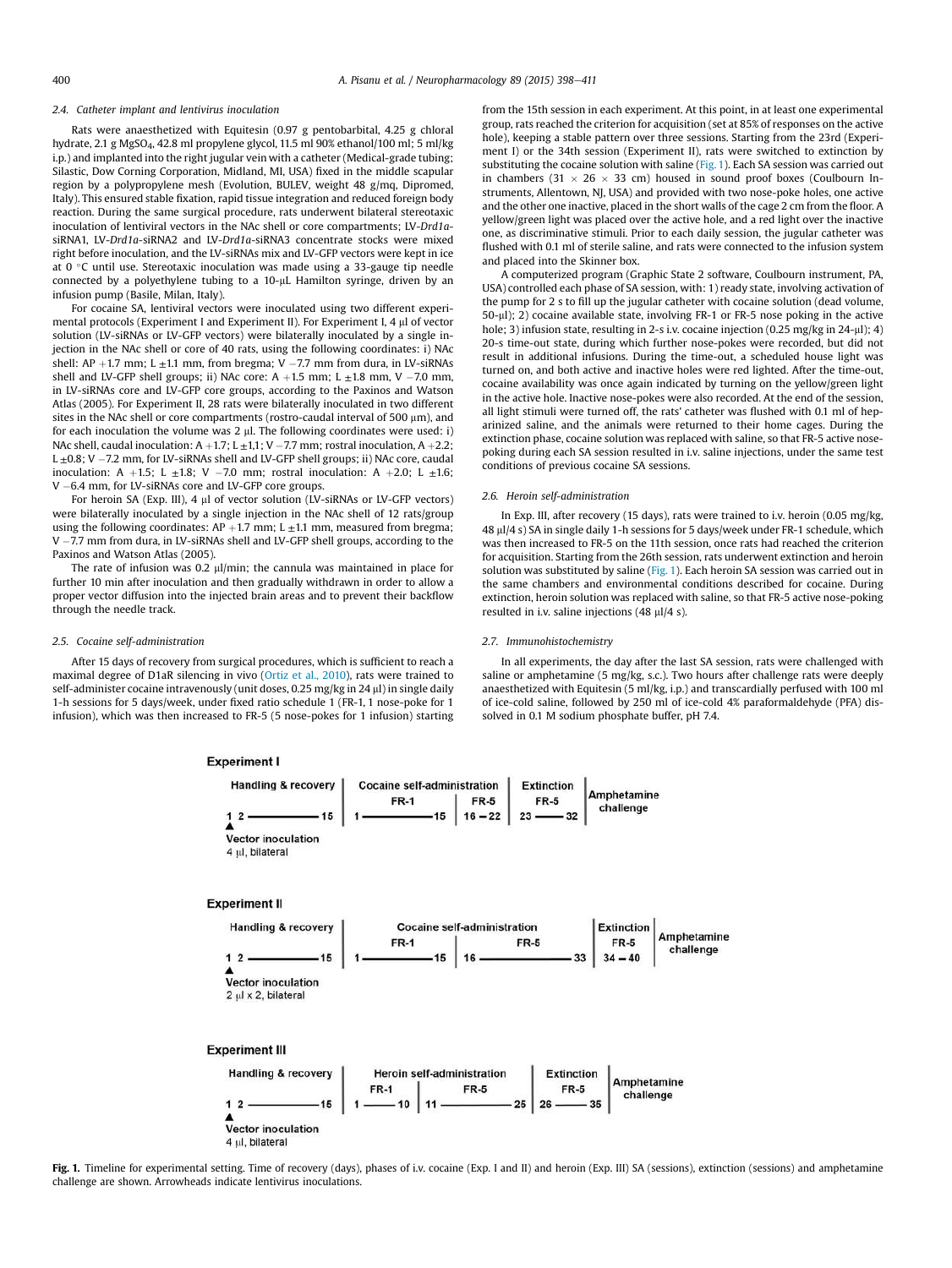Brains were removed and post-fixed overnight with  $4\%$  PFA at  $4\degree$ C. Serial coronal sections, which included NAc, were cut on a Vibratome (40-um thickness; VT1000 S, Leica Microsystems Germany). Six sets of 6 sections, separated by a minimum of 240 µm, were collected for each animal so that adjacent sets of equivalent anteroposterior level could be used for immunostaining of D1aR, c-Fos protein and tyrosine hydroxylase (TH) and for qualitative analysis of GFP expression.

Free floating sections were incubated with the primary antibodies (D1aR, 1:1000, monoclonal anti-D1aR IgG raised in mouse; c-Fos, 1:2000, polyclonal anti-c-Fos IgG raised in sheep; Millipore, USA; TH, 1:1000, monoclonal anti-TH IgG raised in mouse, Sigma Aldrich, Italy). The reaction was visualized using biotinylated secondary antisera (1:500, donkey anti-mouse IgG biotin-SP-conjugate; 1:700, donkey anti-sheep IgG biotin-SP-conjugate, Jackson ImmunoResearch, UK) and standard avidin-biotin-horseradish peroxidase technique (ABC-élite kit, Vector Labs, UK, and Fast-DAB solution, Sigma-Aldrich, Italy). After this, sections were mounted on positively charged microscope slides, dehydrated, coverslipped using Eukitt mounting medium (Fluka, Sigma-Aldrich, Italy) and allowed to dry overnight.

Images were acquired with a Zeiss AxioScopeA1 microscope equipped with  $20\times 0.45$  and  $40\times 0.65$  Zeiss N-Acroplan objectives, and a high resolution scanner for medical slides (Super Coolscan 9000ED, Nikon) set at 4000 dpi.

D1aR immunoreactivity (D1-IR) in the target area (NAc core and/or shell) was quantified as optical density, corrected for cortex signal meant as background, in images acquired by the high resolution scanner. D1-IR in the region of interest (ROI, inoculated area) was then expressed as percentage of the overall optical density of the related target area for each section analyzed. In adjacent sections, c-Fos immunoreactivity (c-Fos-IR) was quantified as counts/field of c-Fos positive nuclei in the ROI. Number of c-Fos positive nuclei was determined in the inoculated region of the NAc core and hell, in images acquired using  $20 \times$  objective, by applying the "entropy threshold" and "analyze-particles" tools of Image J software (U.S. National Institutes of Health, USA) in a counting field of 500-um diameter.

GFP autofluorescence was directly detected in a set of six sections for each rat inoculated with LV-GFP. Sections were rinsed in Trisma-HCl buffered solution (50 mM, pH 7.4), mounted on positively charged microscope slides and coverslipped with Vectashield mounting medium (Vector Labs, UK). Images obtained with an epifluorescence microscope (Axio Scope. A1, Zeiss, Germany) using  $20\times$  and  $40\times$ objectives were acquired with a digital camera  $(1.4 \text{ MPixels}, \text{Infinity } 3-1, \text{ Lumenera},$ Canada).

#### *2.8. Data analysis*

Statistical analysis was carried out by Statistica 8 (Stat Soft Inc, Tulsa, OK, US).

#### *2.8.1. Self-administration*

A total of 8 rats each were excluded from Experiment I and Experiment II respectively, due to catheter leakage during cocaine SA or incorrect intracerebral virus infusion, as indicated by immunohistochemical analysis. For the same reasons, 5 rats were excluded from Experiment III. The data recorded from these animals were excluded from analysis. Therefore the size of the analyzed and plotted data was derived from 8 rats for each group in Experiment I, 5 for Experiment II and  $9-10$  for Experiment III.

Nose poking behavior during each daily 1-h cocaine SA session and during extinction was analyzed by four-way ANOVA, with *group* (LV-siRNAs *vs* LV-GFPcontrols), *area* (NAc shell *vs* core) and cumulative *nose-pokes* (active *vs* inactive) as between-subject factors, and *session* as repeated measure.

Cocaine intake and number of infusions were analyzed by three-way ANOVA, with *group* (LV-siRNAs *vs* LV-GFP-controls) and *area* (NAc shell *vs* core) as betweensubject factors, and *time* as repeated measure of i) daily infusions and ii) weekly cocaine intake.

Nose poking behavior during each daily 1-h heroin SA sessions and extinction was analyzed by three-way ANOVA, with *group* (LV-siRNAs *vs* LV-GFP-controls) and cumulative *nose-pokes* (active *vs* inactive) as between-subject factors, and *session* as repeated measure.

Heroin intake and number of infusions were analyzed by two-way ANOVA, with *group* (LV-siRNAs *vs* LV-GFP-controls) as between-subject factors, and with *time* as repeated measure of i) daily infusions and ii) weekly heroin intake.

If significant effects or interactions were obtained with ANOVA, multiple pair wise contrasts were made by Tukey's HSD or Fisher's LSD *post-hoc* test, as reported in each experiment. Significance was set at *P* < 0.05.

#### *2.8.2. Immunohistochemistry*

D1-IR, quantified as percent (%) of overall optical density of the target area, was analyzed by a three-way ANOVA, with *group* (LV-siRNAs *vs* LV-GFP), *target area* (NAc shell *vs* core) and *ROI* (NAc shell *vs* core) as factors in Experiment I and II, and by oneway ANOVA with *group* (LV-siRNAs *vs* LV-GFP) factor in Experiment III. c-Fos-IR, quantified as counts/field of c-Fos-positive nuclei in the ROI, was analyzed by a fourway ANOVA with *group* (LV-siRNAs *vs* LV-GFP), *target area* (NAc shell *vs* core), *ROI* (NAc shell *vs* core) and *challenge* (saline *vs* amphetamine, 5 mg/kg) as betweensubject factors in Experiment I, three-way ANOVA, with *group* (LV-siRNAs *vs* LV-GFP), *target area* (NAc shell *vs* core), *ROI* (NAc shell *vs* core) as between-subject factors in Experiment II, and one-way ANOVA with *group* (LV-siRNAs *vs* LV-GFP) as between subject factors in Experiment III.

If significant effects or interaction were found with ANOVA, Tukey's HSD *posthoc* test was then applied with significance set at *P* < 0.05.

#### 3. Results

#### *3.1. Experiment I*

## *3.1.1. Cocaine self-administration*

In Experiment I, the effect of bilateral infusion of 4-ul lentiviral vectors in the NAc shell (LV-siRNAs shell and LV-GFP shell groups) or core (LV-siRNAs core and LV-GFP core groups) on intravenous (i.v.) cocaine SA was evaluated. Rats were trained to acquire 1-h daily i.v. cocaine SA (unit dose 0.25 mg/kg, 5 day/week) for 15 sessions under FR-1 and for 7 sessions under FR-5 schedules of responding, followed by 10 sessions of extinction (saline,  $24 \mu$ l/ infusion).

*3.1.1.1. Responding.* Fig. 2 shows cumulative active and inactive nose-pokes performed by the LV-GFP and LV-siRNAs shell groups on panel A, and the LV-GFP and LV-siRNAs core groups on panel B, throughout the cocaine SA (FR-1: 1st-15th sessions, FR-5: 16th-22nd sessions) and extinction (FR-5: 23rd-32nd sessions) phases.

Four-way ANOVA with nose-pokes (active and inactive), group (LV-GFP and LV-siRNAs), area (shell and core) and session (days) as factors, showed a main effect of *nose-pokes* (active *vs* inactive;  $F_{1,56}$  = 96.01, *P* = 0.000001) and *session* ( $F_{31,1736}$  = 35.19,  $P = 0.000001$  and significant *group*  $\times$  *session* ( $F_{31,1736} = 2.13$ ,  $P = 0.0003$ ), *nose-pokes*  $\times$  *session* ( $F_{31,1736} = 32.43$ ,  $P = 0.000001$ ), *group*  $\times$  *area*  $\times$  *session* ( $F_{31,1736} = 2.94$ ,  $P = 0.00001$ ) and *group*  $\times$  *area*  $\times$  *nose poking*  $\times$  *session* (*F*<sub>31,1736</sub> = 2.30, *P* = 0.00007) interactions. The LV-GFP shell rats acquired cocaine SA behavior under FR-1 schedule during the second week and further increased active nose poking under FR-5 schedule (*P* < 0.05 for active nose poking compared to inactive, Tukey's HSD *post-hoc* test), whereas the LV-siRNAs shell rats showed a delayed acquisition under FR-1 schedule, and lower active nose poking under FR-5 schedule, as compared to the LV-GFP shell controls (higher LV-GFP shell active nose poking compared to LV-siRNAs shell from the 16th to the 22nd session, *P* < 0.05 Tukey's HSD *post-hoc* test). During extinction, substitution of cocaine with saline resulted in a marked fall of responding on the active hole during the first saline session itself in the LV-GFP shell rats, while the LV-siRNAs shell rats exhibited a pattern not different from previous FR-5 SA sessions, with only a slight reduction in nose poking during the last days (*P* < 0.05 for active nose-poking compared to inactive, Tukey's HSD *post-hoc* test) (Fig. 2A).

Infusion of LV-siRNAs in the NAc core did not modify cocaine SA (Fig. 2B); active nose-pokes performed by the LV-siRNAs core rats were similar to those performed by the LV-GFP core control rats. Both the LV-GFP core and LV-siRNAs core groups rapidly acquired cocaine SA under FR-1 schedule during the 2nd week, and significantly increased their nose poking activity under FR-5 schedule (higher active nose-poking compared to inactive, *P* < 0.05 Tukey's HSD *post-hoc* test). Moreover as seen for LV-GFP shell group, during the extinction phase both core groups quickly reduced their active nose poking behavior (Fig. 2B).

*3.1.1.2. Cocaine intake.* Three-way ANOVA, with group, area and session as factors, was applied to daily infusions of cocaine or saline. It showed a main effect of *session*  $(F_{31,868} = 26.72,$  $P = 0.000001$ ) and a *group*  $\times$  *session* ( $F_{31,868} = 2.48$ ,  $P = 0.000017$ ) and *group*  $\times$  *area*  $\times$  *session* ( $F_{31,868} = 1.85$ ,  $P = 0.003$ ) interactions.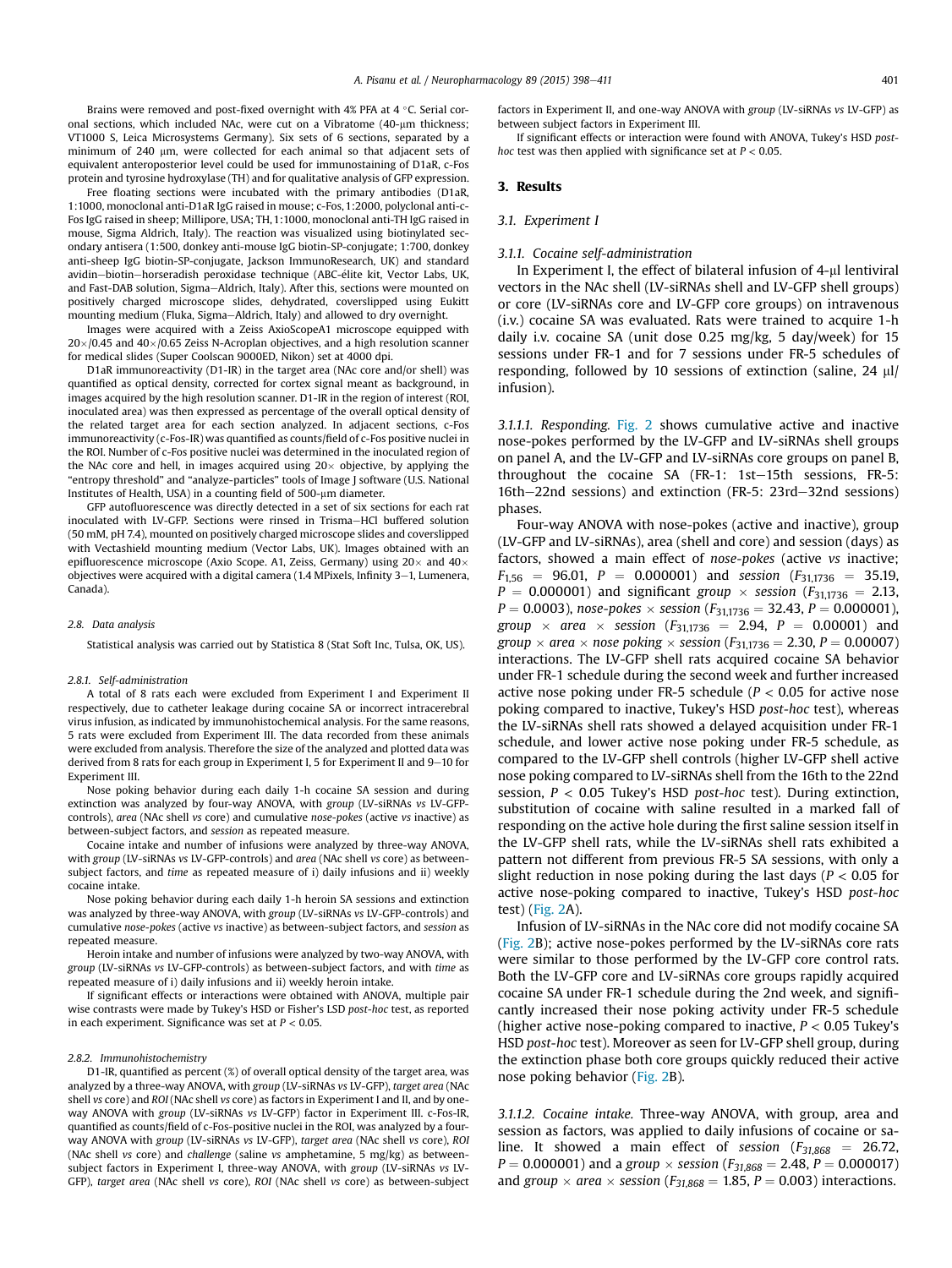

Fig. 2. Experiment I: Cumulative responses and drug intake during intravenous cocaine self-administration and extinction. Cumulative responses (A and B): results are expressed as mean  $\pm$  SEM of cumulative active (filled symbols) and inactive (open symbols) nose-pokes performed by LV-GFP shell (circles) and LV-siRNAs shell (triangles) groups (panel A) and by LV-GFP core (squares) and LV-siRNAs core (rhombs) groups (panel B) under FR-1 (1st-15th sessions) and FR-5 (16th-22nd sessions) 1-h daily i.v. SA of cocaine (0.25 mg/kg), or saline (24 ul per bolus) during extinction phase (23rd-32nd sessions).  $n = 8$  rats for each group. \*:  $P < 0.05$  vs inactive nose-pokes intergroup;  $\times$ :  $P < 0.05$  vs LV-siRNAs shell. ANOVA followed by Tukey's HSD post-hoc test. Drug intake (C and D): Intake data are expressed as mg/kg of cocaine, self-administered during sessions (filled symbols: 1st-22nd sessions), as indicated on left *Y*-axis, as well as number of cocaine (filled symbols: 1st-22nd sessions) or saline (open symbols: 23rd-32nd days) injections received during each SA phases, as indicated on the right *Y*-axis. LV-GFP shell rats (circles) and LV-siRNAs shell rats (triangles) are shown in panel C; LV-GFP core rats (squares) and LV-siRNAs core rats (rhombs) are shown in panel D,  $n = 8$  rats for each group. \*:  $P < 0.05$  *vs* session 1 within group; ANOVA followed by Tukey's HSD *post-hoc* test.

As shown in Fig. 2C, the LV-GFP shell rats rapidly increased infusions of cocaine over days during the 2nd week (*P* < 0.05 *vs* 1st day, Tukey's HSD *post-hoc* test), while the LV-siRNAs shell rats did not show any increase. On the other hand, both the LV-siRNAs core and LV-GFP core groups showed an increase starting from the 2nd week (*P* < 0.05 *vs* 1st day, Tukey's HSD *post-hoc* test. Fig. 2D). The number of cocaine infusions during the 16th session was affected by switching operant ratio schedule from FR-1 to FR-5.

Three-way ANOVA applied to cocaine intake, expressed as weekly means under FR-1 and FR-5 schedules of responding, showed similar results, with main effect for *week* ( $F_{3,84} = 36.24$ ,  $P = 0.000001$ ), characterized by increase of weekly cocaine intake starting from the 2nd week in all experimental groups, except for the LV-siRNAs shell group (*P* < 0.05 *vs* 1st week, Tukey's HSD *posthoc* test, Table 1).

#### *3.1.2. Immunohistochemistry*

*3.1.2.1. GFP expression.* In vivo transfection was evaluated by green fluorescent protein (GFP) expression, detected in a set of six sections in the LV-GFP rats. In Experiment I, 4 µl of LV-GFP, infused either in the NAc shell or core, spread  $\approx$  350 µm rostrally and caudally from the inoculation site. Fig. 3 shows the sites of infusion (panels A and B) and GFP expression in the NAc shell and core after infusion of  $4$ -µl Lenti-GFP (panels E and F).

*3.1.2.2. TH expression.* Integrity of presynaptic dopaminergic fibers in the NAc core and shell of silenced subjects was evaluated by immunohistochemical staining of TH. In fact, immunoreactivity for TH was not modified in the inoculated areas as indicated in Fig. 3 (panels A1-A4).

*3.1.2.3. D1aR density and c-Fos expression.* D1aR expression was quantified as percentage change of ROI optical density, compared to the overall optical density of the corresponding target area, while as an indirect measure of D1aR activation in virus infused regions, basal and amphetamine-induced c-Fos expression was quantified as counts/field of c-Fos positive nuclei.

D1aR and c-Fos immunoreactivity in the NAc shell and core of representative rats from Experiment I are shown in Fig. 4. Column B shows D1-IR, column C represents the pattern of nuclear c-Fos-IR distribution, while columns D and E are  $20\times$  magnifications of nuclear c-Fos-IR of the selected rectangular regions indicated in column C, relative to dorsal core and medial shell respectively.

As illustrated in column D of Fig. 4 (lines 1 and 2), c-Fos expression in the core of the LV-siRNAs shell rats was similar to that

#### Table 1

Experiment I. Mean  $\pm$  SEM of weekly cocaine intake per session (mg/kg) in LV-GFP and LV-siRNAs shell and core groups under FR-1 (1st-3rd week) and FR-5 (4th week) i.v. cocaine SA.  $n = 8$  rats per group.\*:  $P < 0.05$  *vs* 1st week;  $\times: P < 0.05$  *vs* respective GFP control group. ANOVA followed by Tukey's HSD *post-hoc* test.

| SA phases: | Groups:         |                        |                |                   |  |
|------------|-----------------|------------------------|----------------|-------------------|--|
|            | LV-GFP<br>shell | LV-siRNAs<br>shell     | LV-GFP<br>core | LV-siRNAs<br>core |  |
| $FR-1$     |                 |                        |                |                   |  |
| 1st week   | $1.6 + 0.6$     | $1.3 + 0.8$            | $1.9 + 0.5$    | $2.0 + 0.5$       |  |
| 2nd week   | $6.2 + 2.1^*$   | $2.3 + 1.0^{\times}$   | $5.8 + 1.4^*$  | $6.0 + 1.3*$      |  |
| 3rd week   | $8.6 + 1.5^*$   | $4.2 \pm 1.1^{\times}$ | $7.5 + 1.3^*$  | $7.2 + 1.3*$      |  |
| $FR-5$     |                 |                        |                |                   |  |
| 4th week   | $7.8 + 1.2^*$   | $3.1 + 1.1^{\times}$   | $6.9 + 1.3^*$  | $6.2 + 1.2^*$     |  |

\*: *P* < 0.05 *vs* 1st week.

: *P* < 0.05 *vs* respective GFP control group.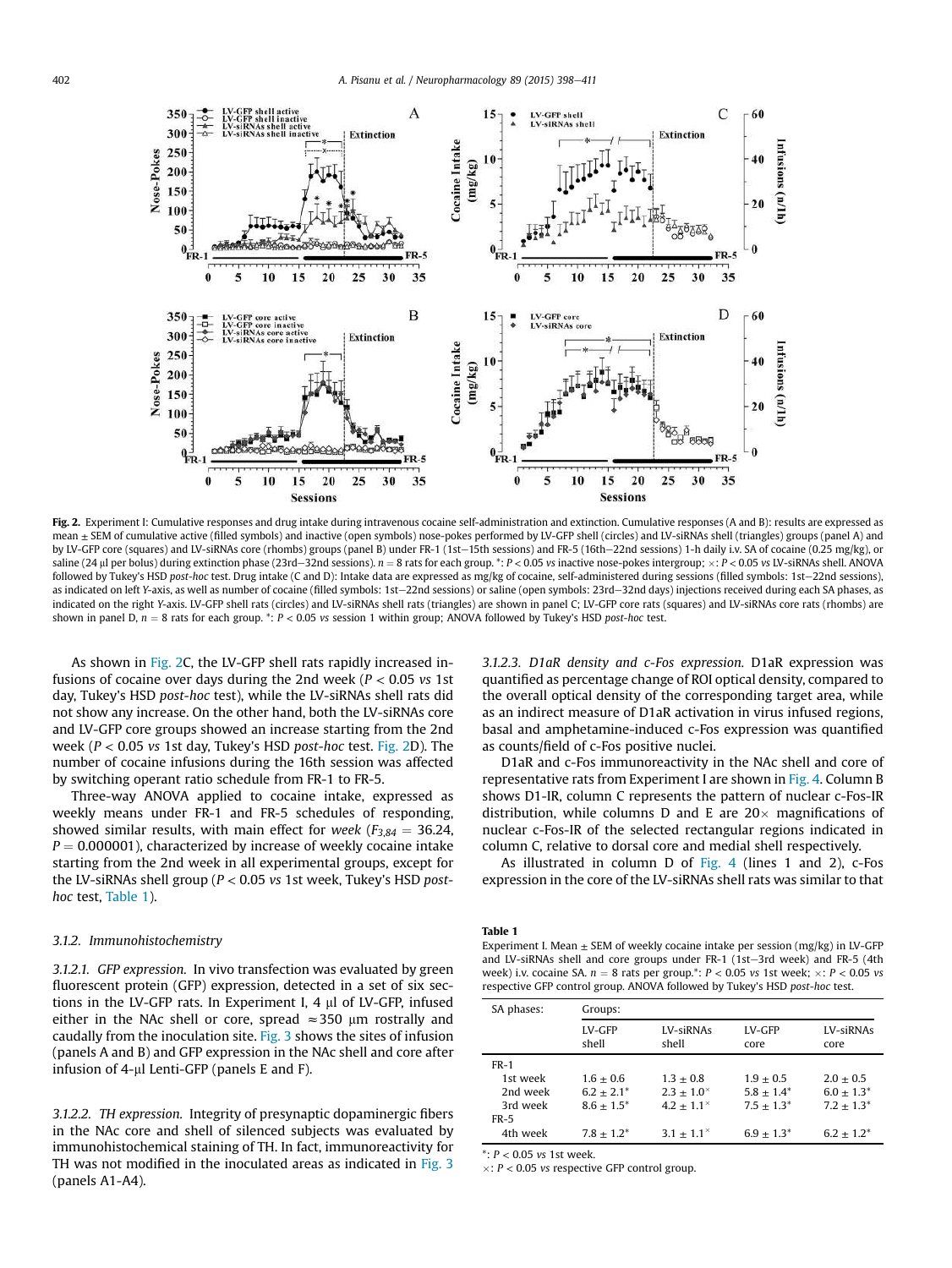

Fig. 3. Sites of vector inoculation and GFP expression. Panels A and B represent a schematic drawing of sites of LV-siRNAs or LV-GFP vectors inoculation (gray vertical bars) in the NAc shell (A) and core (B), according to Paxinos and Watson (2005). Panels C to F illustrate GFP expression induced by inoculation of 2 µl (C and D; relative to experiment II) or 4 µl (E and F relative to experiments I and III) of LV-GFP vectors in the shell (upper panels) or in the core (lower panels) of NAc. Images have been acquired by a Zeiss AxioScopeA1 epifluorescent microscope using a 10 $\times$  magnification objective, Abbreviations: ac, anterior commissure; co, NAc core; sh, NAc shell. Scale bar is 500 µm.



Fig. 4. Experiment I: TH, D1aR and c-Fos expression in the NAc of LV-GFP and LV-siRNAs rats. Columns A, B and C show respectively TH and D1aR immunoreactivity and pattern of induction of nuclear c-Fos immunoreactivity, in representative LV-GFP shell (row 1), LV-siRNAs shell (row 2), LV-GFP core (row 3) and LV-siRNAs core (row 4) rats. Microphotographs were acquired by a Nikon Cool Scan 9000ED with a scanning resolution of 4000 dpi, scale bar is 500  $\mu$ m. Columns D and E show magnifications (20 $\times$ ) of c-Fos immunoreactivity of dorsal core (D) and medial shell (E) in the regions of interest (rectangles) represented in column C. Microphotographs have been acquired by a Zeiss AxioScopeA1 microscope with a  $20 \times$  magnification objective, scale bar is 100  $\mu$ m.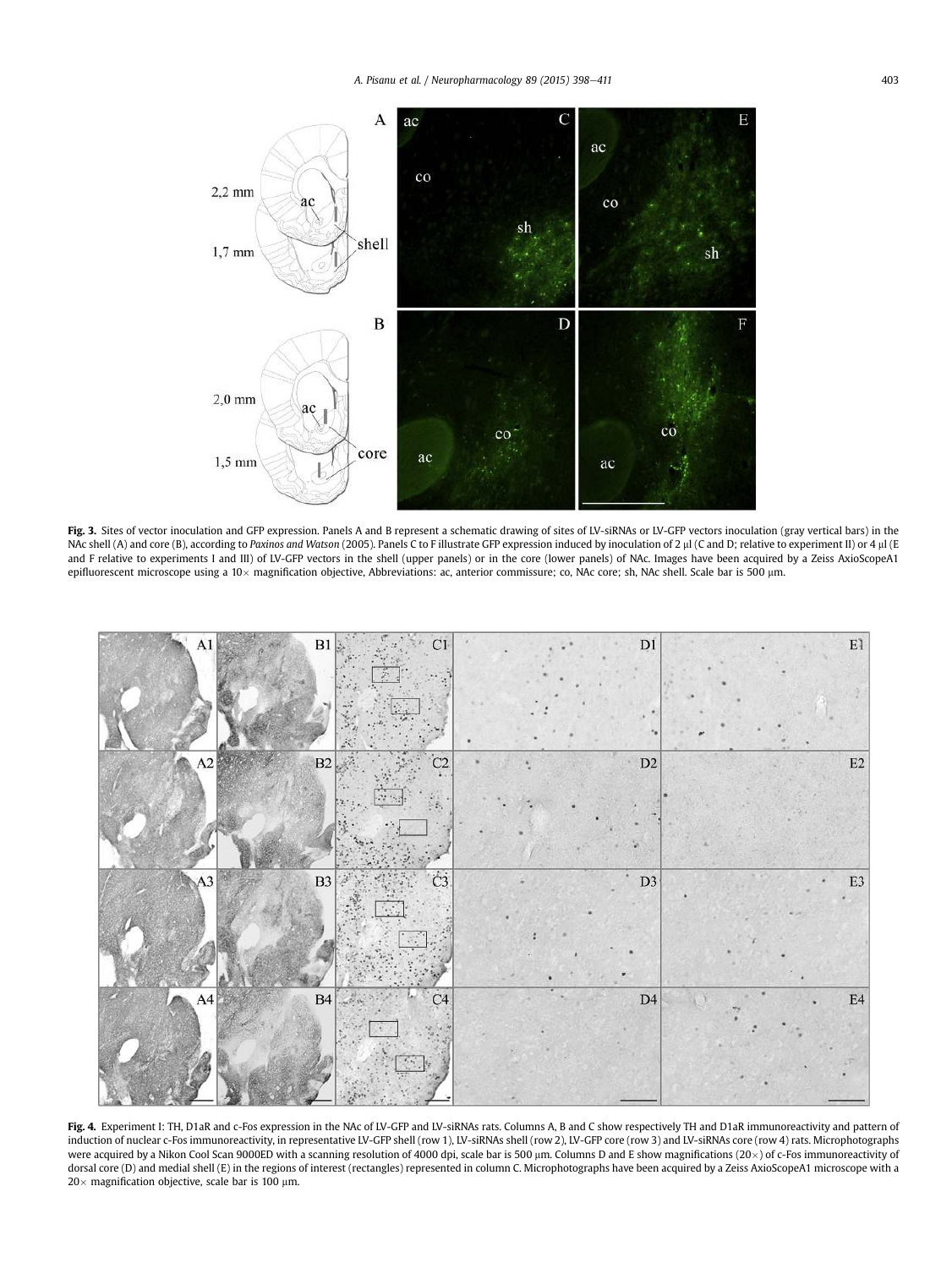of the LV-GFP shell rats, whereas the LV-siRNAs shell rats showed a reduction of c-Fos positive nuclei (column E) in the NAc shell, particularly in the medial portion compared to the LV-GFP shell control group. Moreover, as illustrated in column B, the same medial portion of the NAc shell of the LV-siRNAs rats showed a decreased D1-IR. Similarly, as shown in lines 3 and 4, sites of inoculation in the NAc core showed lower density of c-Fos positive nuclei and lower D1-IR in the LV-siRNAs core compared to the LV-GFP control rats. In a few animals this reduction in D1-IR was also detectable in regions adjacent to the shell or core boundaries, suggesting that excessive spreading of LV-siRNAs vectors may occur with 4 ul of solution.

Fig. 5 shows percentage changes of D1-IR in the inoculated areas. Three-way ANOVA among group, area and ROI factors showed main effect of *group* ( $F_{1,62} = 44.99$ ,  $P = 0.000001$ ) factor. Furthermore, there were significant *area*  $\times$  *ROI* ( $F_{1,62}$  = 34.00,  $P = 0.000001$  and *group*  $\times$  *area*  $\times$  *ROI* (*F*<sub>1.62</sub> = 55.30, *P* = 0.000001) interactions, in accordance with a reduction of D1-IR in the inoculated area detectable in both the LV-siRNAs groups compared to their respective LV-GFP controls. As shown in panel 5A, D1-IR was

significantly reduced in the NAc shell of the LV-siRNAs shell rats  $(79.7\% \pm 0.9)$  compared to the respective LV-GFP shell control group (105.1% ± 4.3; *P* < 0.05, Tukey's HSD *post-hoc* test), while no changes were found in the NAc core in both the LV-siRNAs and LV-GFP shell rats. On the other hand, as shown in Fig. 5B, D1-IR was significantly reduced in the NAc core of the LV-siRNAs core rats  $(76.7% \pm 2.8)$  compared to the respective LV-GFP core control group  $(108.9% \pm 3.4; P < 0.05$ , Tukey's HSD post-hoc test), while no changes were found in the NAc shell in both the LV-siRNAs and LV-GFP core rats.

Fig. 5 also shows changes in expression of c-Fos positive nuclei, induced by amphetamine challenge (5 mg/kg, i.p.) and measured in the NAc shell and core of each experimental group. Four-way ANOVA among *challenge*, *group*, *area* and *ROI* factors showed main effects of *challenge* ( $F_{1,54} = 181.02$ ,  $P = 0.000001$ ) and *group*  $(F<sub>1.54</sub> = 6.30, P = 0.01)$  factors on c-Fos expression. Furthermore, there were significant *group*  $\times$  *area*  $\times$  *ROI* (*F*<sub>1.54</sub> = 7.67, *P* = 0.008) and *challenge*  $\times$  *group*  $\times$  *area*  $\times$  *ROI* ( $F_{1,54} = 8.71$ ,  $P = 0.005$ ) interactions, in accordance with a greater expression of c-Fos positive nuclei elicited by amphetamine challenge in all groups and ROIs,



Fig. 5. Experiment I: Bar charts representing changes in D1aR immunoreactivity and c-Fos expression in the Nac shell and core of LV-GFP and LV-siRNA rats. Panels A and B show optical density (OD) of D1-IR in the inoculated regions, expressed as percentage of the overall OD of corresponding shell or core areas. Values are expressed as means ± SEM of %OD. Panels C and D show counts of c-Fos-positive nuclei/field in the inoculated regions, in amphetamine (5 mg/kg) or saline (1 ml/kg) challenged rats. Values are expressed as means ± SEM of positive nuclei/field. \*: *P* < 0.05 *vs* respective saline treated group. #: *P* < 0.05 LV-siRNAs *vs* LV-GFP groups. ANOVA followed by Tukey's HSD *post-hoc* test.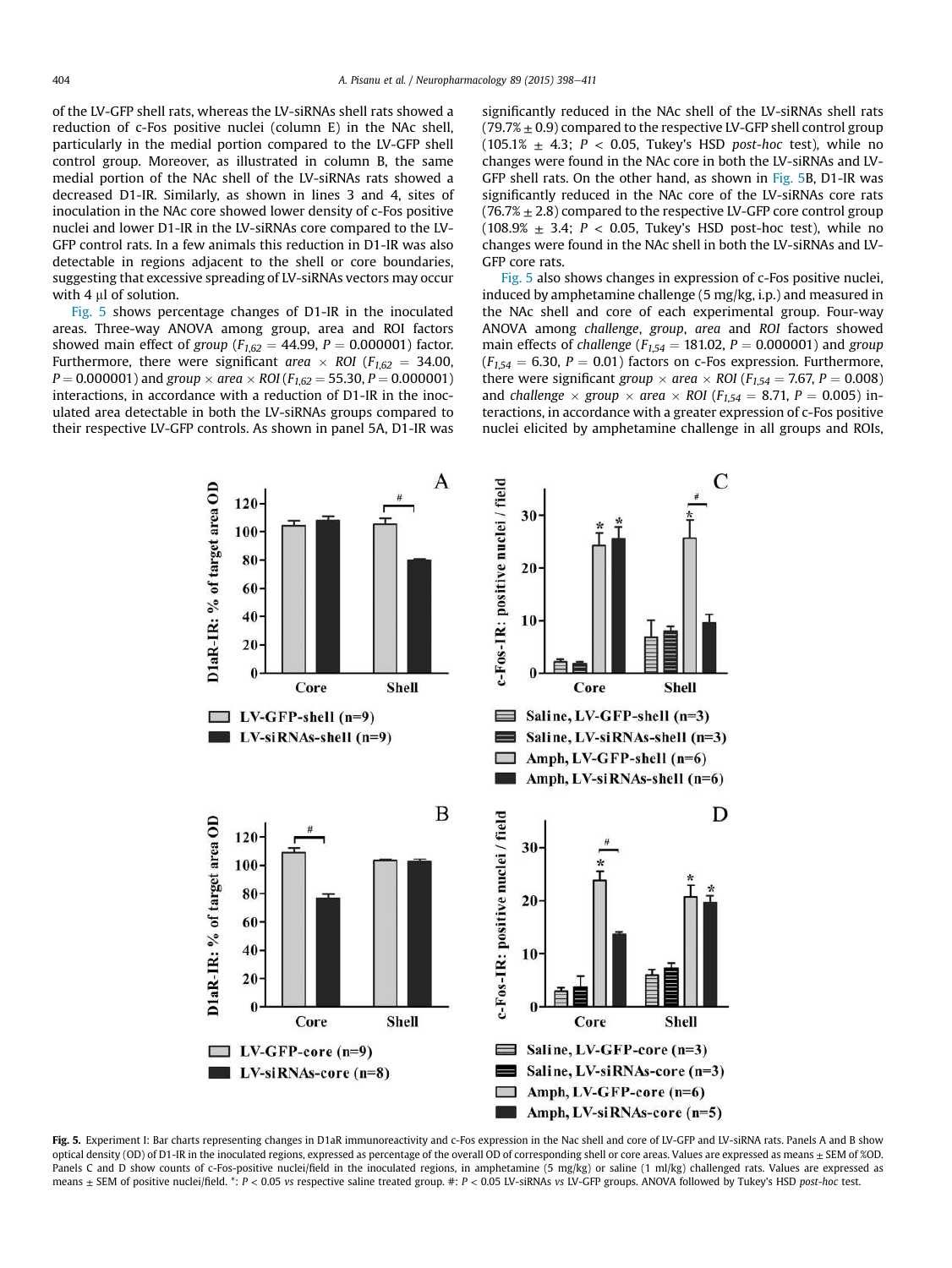compared to the saline treated rats. As shown in panel 5C, expression of c-Fos positive nuclei induced by amphetamine challenge was significantly lower in the NAc shell of the LV-siRNAs shell rats (9.6  $\pm$  1.6) compared to the respective LV-GFP shell control group (25.7 ± 3.5; *P* < 0.05, Tukey's HSD *post-hoc* test), while such increase was similar in the NAc core for both the LV-siRNAs and LV-GFP shell rats. Accordingly, as shown in Fig. 5D, lower levels of c-Fos activation were seen in the NAc core of the LV-siRNAs core rats  $(13.7 \pm 0.4)$  compared to the LV-GFP core controls  $(23.8 \pm 1.7)$ ; *P* < 0.05, Tukey's HSD *post-hoc* test).

## *3.2. Experiment II*

Since in some subjects of Experiment I a reduction of D1-IR was observed in regions outside shell or core boundaries, in order to reduce spreading of LV particles outside the NAc shell and core target regions, a second experiment was performed with two bilateral infusions of 2  $\mu$ l each at a rostrocaudal distance of 500  $\mu$ m.

## *3.2.1. Cocaine self-administration*

A total of 28 rats were bilaterally inoculated with a double injection of lentiviral vectors in the NAc shell or core compartments and trained to acquire 1-h daily i.v. cocaine SA (unit dose 0.25 mg/ kg, 5 day/week), for 15 sessions under FR-1 and 18 sessions under FR-5 schedules of responding, followed by 7 sessions of extinction (saline, 24 µl/infusion).

*3.2.1.1. Responding.* Fig. 6 shows cumulative active and inactive nose-pokes during each i.v. cocaine SA session (unit dose 0.25 mg/ kg 1-h daily, 5 days/week) by the LV-siRNAs shell, LV-GFP shell, LVsiRNAs core and LV-GFP core groups, recorded during the FR-1

 $(1st-15th$  sessions) and FR-5  $(16th-33rd$  sessions) cocaine SA and extinction (under FR-5,  $34th-40th$  sessions).

The FR-5 schedule of responding was extended (18 sessions), in order to establish if longer cocaine SA exposure could reduce the behavioral differences observed in Experiment I between the LVsiRNAs shell and LV-GFP shell rats; however, even with a longer maintenance period, the NAc shell *Drd1a* silenced group (LV-siRNAs shell) showed reduced responding compared to the LV-GFP shell control group, while D1aR knock-down in the NAc core (LV-siRNAs core) once again did not affect behavior compared to the control rats (LV-GFP core).

Four-way ANOVA applied to nose-poke, group, area and session factors showed a main effect of *nose-pokes* (active *vs* inactive;  $F_{1,32}$  = 129.23, *P* = 0.000001) and *session* ( $F_{39,1248}$  = 31.61,  $P = 0.000001$ , and significant *group*  $\times$  *area* ( $F_{1,32} = 5.55$ ,  $P = 0.02$ ), *group*  $\times$  *nose pokes* ( $F_{1,32} = 5.03$ ,  $P = 0.03$ ), *group*  $\times$  *session*  $(F_{39,1248} = 2.80, P = 0.000001)$ , *nose pokes*  $\times$  *session*  $(F_{39,1248} = 29.30,$  $P = 0.000001$ ), *group*  $\times$  *area*  $\times$  *nose pokes* ( $F_{1,32} = 6.75$ ,  $P = 0.01$ ), *group*  $\times$  *area*  $\times$  *session* (*F*<sub>39,1248</sub> = 4.44, *P* = 0.000001), *group*  $\times$  *nose*  $pokes \times session (F_{39,1248} = 2.37, P = 0.00006)$ , *area*  $\times$  *nose*  $pokes \times session(F_{39,1248} = 1.49, P = 0.03)$  and  $group \times area \times nose$  $pokes \times session (F_{39,1248} = 4.90, P = 0.000001)$  interactions.

As shown in Fig. 6, the LV-GFP shell (panel A) and all the core groups (panel B) acquired cocaine SA under FR-1 schedule during the second week and increased active nose-poking behavior starting from the 16th session under FR-5 schedule of responding (*P* < 0.05 for active nose pokes compared to inactive ones, Tukey's HSD *post-hoc* test). On the other hand, active nose-pokes emitted by LV-siRNAs shell rats were not significantly higher compared to inactive ones, even during the extinction phase, in which there is usually a tendency to observe a further increase in nose poking



Fig. 6. Experiment II: Cumulative responses and drug intake during intravenous cocaine self-administration and extinction. Cumulative responses (A and B): results are expressed as mean ± SEM of cumulative active (filled symbols) and inactive (open symbols) nose-pokes performed by LV-GFP shell (circles) and LV-siRNAs shell (triangles) groups (panel A), and by LV-GFP core (squares) and LV-siRNAs core (rhombus) groups (panel B), under FR-1 (1st-15th sessions) and FR-5 (16th-33rd sessions) 1-h daily i.v. SA of cocaine (0.25 mg/ kg), or saline (24 µl per bolus) during extinction phase (FR-5, 34th-40th sessions).  $N = 5$  rats for each group. \*:  $P < 0.05$  vs respective inactive nose-pokes [i.e., LV-GFP shell: 16th-33rd sessions (panel A); LV-GFP core and LV-siRNAs core: 16th-33rd sessions (panel B)]. x:  $P < 0.05$  LV-GFP shell *vs* LV-siRNAs shell rats. ANOVA followed by Tukey's HSD post-hoc test. Drug intake (C and D): Intake data are expressed as mg/kg of cocaine, self-administered during sessions (filled symbols: 1st-33rd sessions), as indicated on left *Y*-axis, as well as number of cocaine (filled symbols: 1st-33rd sessions) or saline (open symbols: 34th-40th days) injections received during each SA phases, as indicated on the right *Y*axis. LV-GFP shell rats (circles) and LV-siRNAs shell rats (triangles) are shown in panel C; LV-GFP core rats (squares) and LV-siRNAs core rats (rhombs) are shown in panel D,  $n = 5$ rats for each group. \*: *P* < 0.05 *vs* session 1 within group; ANOVA followed by Fisher's LSD *post-hoc* test.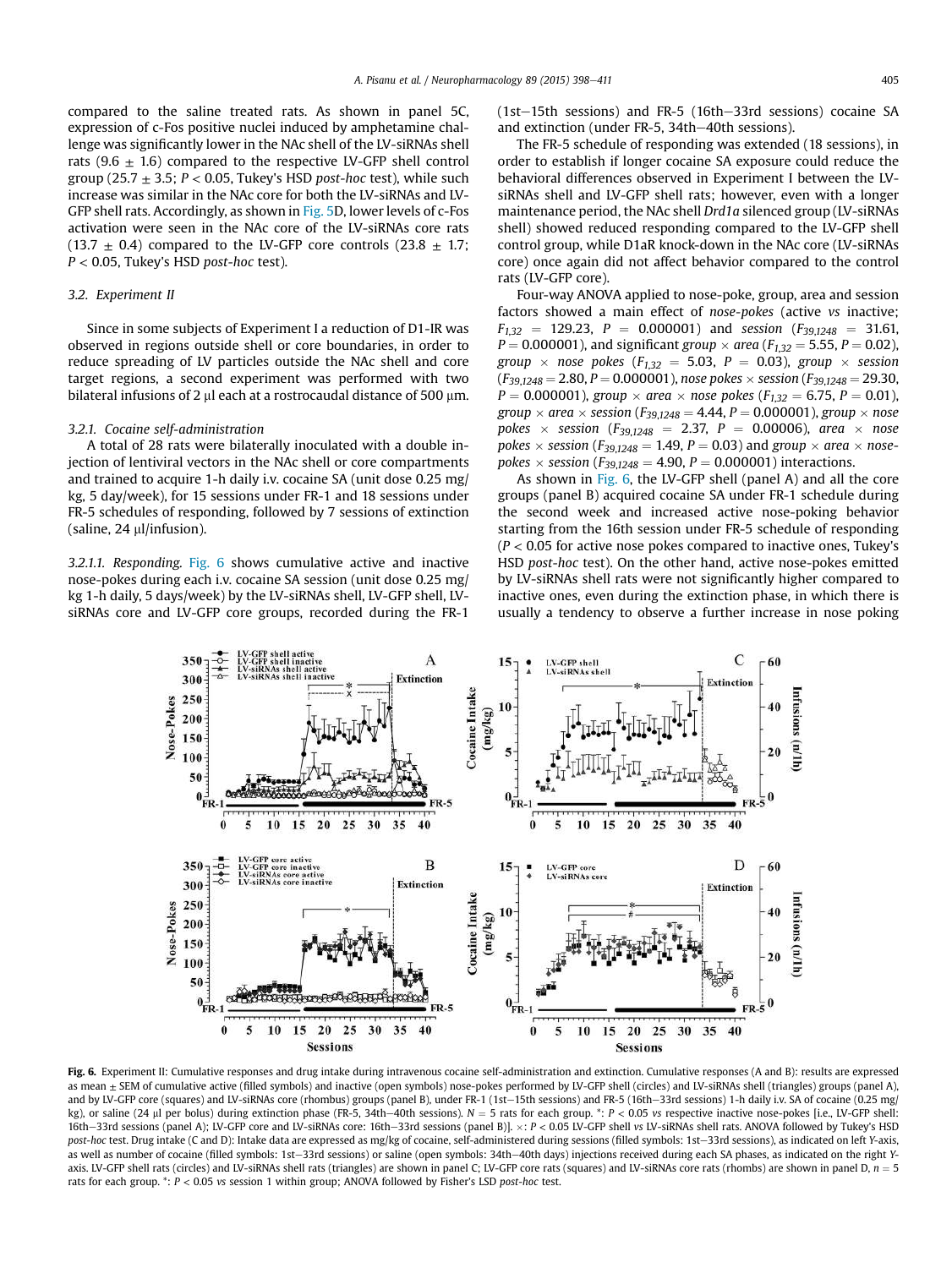activity. Moreover, Tukey's HSD *post-hoc* test showed higher active nose poking activity (*P* < 0.05) of the LV-GFP shell group under FR-5 schedule (16th-33rd sessions) compared to the LV-siRNAs shell rats (Fig. 6A). Conversely, the LV-siRNAs core rats showed behavioral responses similar to those performed by the LV-GFP core group, in all phases of i.v. cocaine SA (Fig. 6B).

*3.2.1.2. Cocaine intake.* Three-way ANOVA applied to daily infusions (cocaine or saline) showed a main effect of session  $(F_{39,624} = 10.92, P = 0.000001)$  and *group*  $\times$  *area* ( $F_{1,16} = 7.14$ ,  $P = 0.02$ ), *group*  $\times$  *session* ( $F_{39,624} = 1.79$ ,  $P = 0.003$ ) and *group*  $\times$  *area*  $\times$  *session* (*F*<sub>39,624</sub> = 2.73, *P* = 0.000001) interactions.

As shown in Fig. 6, daily infusions and cocaine intake increased in the LV-GFP shell group (Fig. 6C,  $P < 0.05$  on 6th-33rd sessions compared to 1st week, Fisher's LSD *post-hoc* test) but not in the LVsiRNAs shell rats. As in Experiment I, the LV-siRNAs core rats showed a pattern of daily infusions not different from the LV-GFP core rats (Fig. 6D). Three-way ANOVA applied to cocaine intake, calculated as weekly means, showed a main effect for *group*  $(F_{1,16} = 5.43, P = 0.03)$ , for *week* ( $F_{6,96} = 10.60, P = 0.000001$ ) and *group*  $\times$  *area* interactions ( $F_{1,16} = 8.17$  *P* = 0.01). Post-hoc analysis indicated an increase in cocaine intake over the weeks in all experimental groups, except for LV-siRNAs shell rats (Table 2).

## *3.2.2. Immunohistochemistry*

*3.2.2.1. GFP expression.* In vivo transfection, as indicated by GFP expression, affected an area of about  $150-200 \,\mu m$  of radius for each  $2$ -µl inoculation (Fig. 3, panels C and D).

*3.2.2.2. TH expression.* As shown in Fig. 7 (panels A1-A4) the integrity of the presynaptic dopaminergic fibers in the NAc core and shell was preserved, except for a slight scar along the track of the injection cannula.

*3.2.2.3. D1aR and c-Fos expression.* D1-IR and c-Fos-IR in the NAc shell and core of representative rats from the Experiment II are shown in Fig. 7. Column B shows D1-IR, column C shows the pattern of distribution of nuclear c-Fos-IR, while columns D and E are  $20\times$ magnifications of c-Fos-IR of the selected rectangular regions indicated in column C, relative to dorsal core and medial shell respectively. Similar to Experiment I, c-Fos expression was reduced in the inoculated area for both the LV-siRNAs groups compared to the respective LV-GFP controls. Moreover, the same inoculated areas of LV-siRNAs rats were characterized by a decreased D1-IR, as illustrated in column B.

#### Table 2

Experiment II. Mean  $\pm$  SEM of weekly cocaine intake per session (mg/kg) in LV-GFP and LV-siRNAs shell and core groups under FR-1 (1st-3rd week) and FR-5 (4th-7th week) i.v. cocaine SA.  $N = 5$  rats per group.\*:  $P < 0.05$  vs 1st week;  $\times: P < 0.05$  vs respective GFP control group. ANOVA followed by LSD's *post-hoc* test.

| SA phases: | Groups:                |                      |                 |                          |
|------------|------------------------|----------------------|-----------------|--------------------------|
|            | <b>LV-GFP</b><br>shell | LV-siRNAs<br>shell   | LV-GFP<br>core  | <b>LV-siRNAs</b><br>core |
| $FR-1$     |                        |                      |                 |                          |
| 1st week   | $2.5 + 0.3$            | $1.3 + 0.3$          | $1.8 + 0.4$     | $2.6 + 0.7$              |
| 2nd week   | $7.0 + 1.6^*$          | $2.7 + 1.4^{\times}$ | $6.1 + 1.2^*$   | $5.7 \pm 1.8^*$          |
| 3rd week   | $7.0 + 1.1*$           | $3.0 + 1.6^{\times}$ | $5.3 + 0.9^*$   | $5.7 + 0.9^*$            |
| $FR-5$     |                        |                      |                 |                          |
| 4th week   | $6.9 \pm 1.6^*$        | $2.4 + 1.2^{\times}$ | $5.3 \pm 0.7^*$ | $6.4 + 0.7^*$            |
| 5th week   | $6.9 + 1.5^*$          | $2.0 + 0.6^{\times}$ | $6.1 + 0.7^*$   | $6.5 + 0.7^*$            |
| 6th week   | $7.4 \pm 2.0^*$        | $2.2 + 0.6^{\times}$ | $5.8 + 1.0^*$   | $7.2 + 0.4^*$            |
| 7th week   | $9.0 + 2.5^*$          | $2.0 + 0.6^{\times}$ | $5.9 + 0.6^*$   | $6.0 + 1.0^*$            |

\*: *P* < 0.05 *vs* 1st week.

: < 0.05 *vs* respective GFP control group.

Fig. 8 shows percentage changes of D1-IR in inoculated areas. Values from the two bilateral sites of vector inoculation were averaged for each subject. Three-way ANOVA with *group*, *area* and *ROI* as factors showed a main effect of *group* ( $F_{1,32}$  = 44.05,  $P = 0.000001$ ) and an interaction of *area*  $\times$  *ROI* ( $F_{1,32} = 42.98$ ,  $P = 0.000001$ ) and *group*  $\times$  *area*  $\times$  *ROI* ( $F_{1,32} = 39.75$ ,  $P = 0.000001$ ). As shown in panel 8A, D1-IR was significantly reduced in the NAc shell of LV-siRNAs shell rats (78.4%  $\pm$  3.6) compared to the respective LV-GFP shell control group  $(105.6% \pm 3.4; P < 0.05,$ Tukey's HSD *post-hoc* test), while no changes were found in the NAc core in both the LV-siRNAs and LV-GFP shell rats. Accordingly, as shown in Fig. 8B, D1-IR was significantly reduced in the NAc core of the LV-siRNAs core rats (79.4%  $\pm$  3.5) compared to the respective LV-GFP core control group (109.5% ± 2.4; *P* < 0.05, Tukey's HSD *post-hoc* test), while no changes were found in the NAc shell in both the LV-siRNAs and LV-GFP core rats.

Fig. 8 also shows changes in expression of c-Fos positive nuclei, induced by amphetamine challenge (5 mg/kg, s.c.), measured in the inoculated areas of NAc shell and core of each experimental group. Three-way ANOVA among *group*, *area* and *ROI* factors showed main effect of *group* ( $F_{1,32}$  = 36.06,  $P = 0.000001$ ) factor on c-Fos expression. Furthermore there were significant *area ROI*  $(F_{1,32} = 42.88, P = 0.000001)$  and *group*  $\times$  *area*  $\times$  *ROI* ( $F_{1,32} = 21.52$ ,  $P = 0.00004$ ) interactions. Fig. 8C shows how levels of expression of c-Fos positive nuclei induced by amphetamine challenge were significantly lower in the NAc shell of LV-siRNAs shell rats  $(9.5 \pm 1.1)$ compared to the respective LV-GFP shell control group (23.2  $\pm$  1.5; *P* < 0.05, Tukey's HSD *post-hoc* test), while such increase was similar in the NAc core for both the LV-siRNAs and LV-GFP shell rats. Accordingly, as shown in Fig. 8D, lower levels of c-Fos activation were seen in the NAc core of the LV-siRNAs core rats (10.9  $\pm$  1.4) as compared to the LV-GFP core controls  $(21.9 \pm 1.1; P < 0.05,$  Tukey's HSD *post-hoc* test).

#### *3.3. Experiment III*

## *3.3.1. Heroin self-administration*

In Experiment III, the effect of bilateral infusion of 4  $\mu$ l of lentiviral vectors in the NAc shell (LV-siRNAs shell and LV-GFP shell groups) on i.v. heroin SA was evaluated. Rats were trained to acquire 1-h daily i.v. heroin SA (unit dose 0.05 mg/kg, 5 day/week) under FR-1 then switched to FR-5 schedules of responding, followed by extinction (saline, 0.48 µl/infusion; FR-5).

*3.3.1.1. Responding.* Fig. 9A shows cumulative active and inactive nose-pokes performed by the LV-GFP and LV-siRNAs groups during FR-1 (1st-10th sessions) and FR-5 (11st-25th sessions) heroin SA as well as the extinction (26th-35th sessions, FR-5) phase.

Three-way ANOVA with *nose-pokes* (active and inactive), *group* (LV-GFP and LV-siRNAs) and *session* (days) as factors, showed a main effect of *nose-pokes* (active *vs* inactive;  $F_{1,34} = 148.89$ ,  $P = 0.000001$  and *session* ( $F_{34,1156} = 32.14$ ,  $P = 0.000001$ ) and interaction of *nose-poke*  $\times$  *session* ( $F_{34,1156} = 14.92$ ,  $P = 0.000001$ ), but not of *group* ( $F_{1,34} = 0.02$ ,  $P = 0.88$ , N.S.), *group*  $\times$  *session*  $(F_{34,1156} = 1.26, P = 0.14, N.S.)$  and *group*  $\times$  *nose-poking*  $\times$  *session*  $(F_{34,1156} = 0.76, P = 0.84, N.S.)$  interactions. Both the LV-GFP and LVsiRNAs groups acquired heroin SA behavior under FR-1 schedule during the second week and further increased active nose poking under FR-5 (*P* < 0.05 active *vs* inactive nose-pokes, Tukey's HSD *post-hoc* test). Under extinction, substitution of heroin with saline induced an increase of responding during the 1st day followed by a progressive decrease in both experimental groups (Fig. 9A).

Thus, infusion of LV-siRNAs in the NAc shell did not affect heroin SA behavior compared to the LV-GFP shell rats.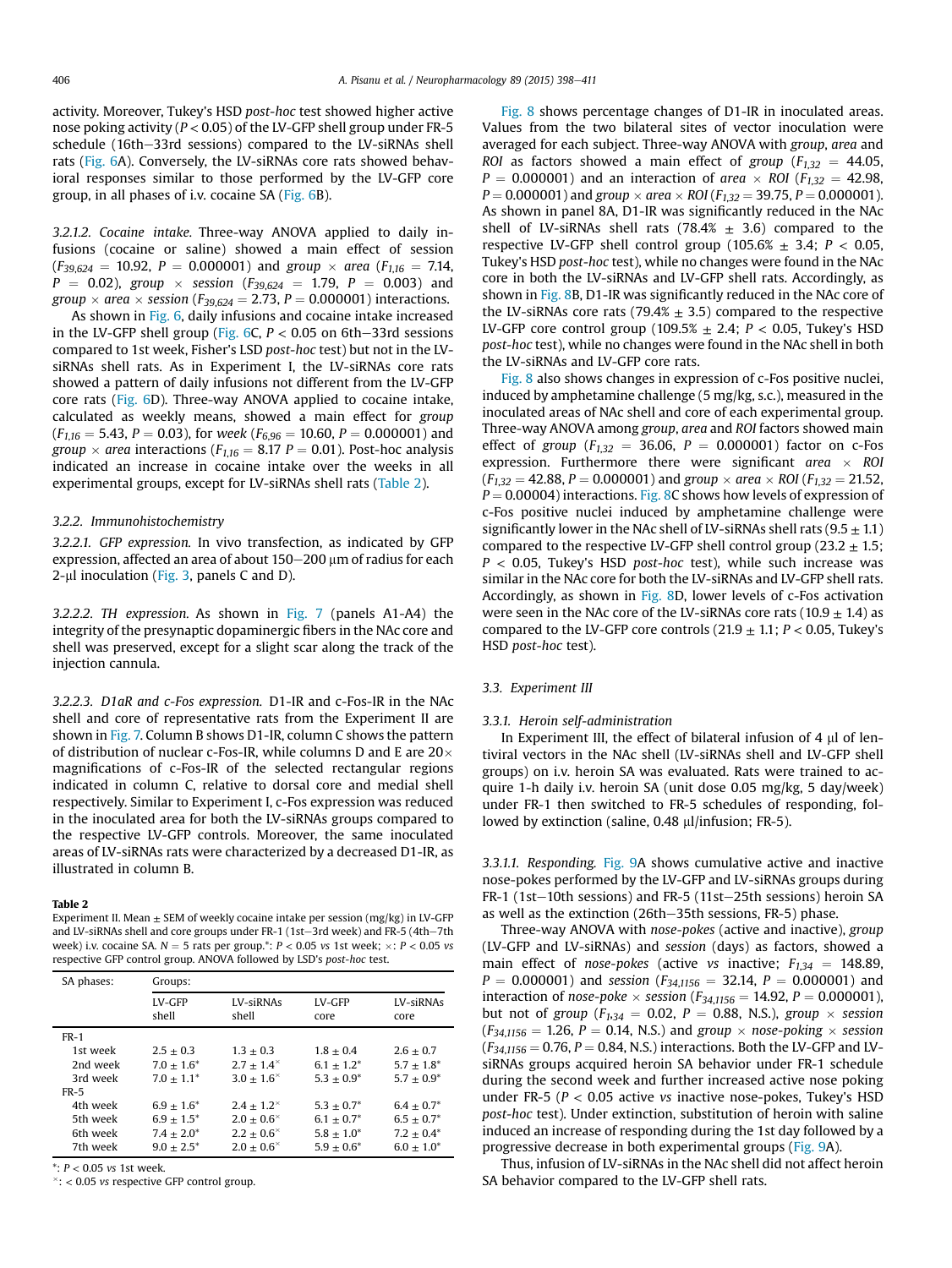

Fig. 7. Experiment II: TH, D1aR and c-Fos expression in the NAc of LV-siRNAs and LV-GFP inoculated rats. Columns A, B and C show respectively TH and D1aR immunoreactivity and pattern of induction of nuclear c-Fos immunoreactivity, in representative LV-GFP shell (row 1), LV-siRNAs shell (row 2), LV-GFP core (row 3) and LV-siRNAs core (row 4) rats. Microphotographs were acquired by a Nikon Cool Scan 9000ED with a scanning resolution of 4000 dpi, scale bar is 500 µm. Columns D and E show magnifications (20 $\times$ ) of c-Fos immunoreactivity of dorsal core (D) and medial shell (E) in the regions of interest (rectangles) represented in column C. Microphotographs have been acquired by a Zeiss AxioScopeA1 microscope with a  $20\times$  magnification objective, scale bar is 100  $\mu$ m.

*3.3.1.2. Heroin intake.* Two-way ANOVA, among *group* and *session* factors, applied to the daily infusions of heroin (acquisition and maintenance) or saline (extinction) showed main effect of *session*  $(F_{34,578} = 9.85, P = 0.000001)$  but not *group*  $\times$  *session* ( $F_{34,578} = 1.18$ ,  $P = 0.23$ , N.S.) interaction.

Fig. 9B shows the number of heroin infusions in the LV-GFP and LV-siRNAs rats; during the 1st day of extinction saline injections significantly increased in both groups.

On the other hand, two-way ANOVA applied to heroin intake expressed as weekly means, showed a main effect of week  $(F_{4,68} = 3.93, P = 0.01)$ , and an increase of heroin intake during the 2nd and the 4th weeks in the LV-siRNAs but not in the LV-GFP rats, and a slight but non-significant reduction during the 3rd week in both experimental groups (Table 3).

# *3.3.2. Immunohistochemistry*

*3.3.2.1. GFP expression.* As observed in Experiment I, in vivo transfection, indicated by GFP expression, affected an area of about 350  $\mu$ m of radius around the site of inoculation of 4  $\mu$ l of LV-GFP (Fig. 3, panels E and F).

*3.3.2.2. D1aR and c-Fos expression.* D1aR and c-Fos immunoreactivity in the NAc shell of representative rats from the Experiment III are shown in Fig. 10. Column A shows D1-IR, column B represents the pattern of nuclear c-Fos-IR distribution, while column C shows  $20 \times$  magnifications of c-Fos-IR of the selected rectangular regions indicated in column B, relative to the medial shell. c-Fos expression was reduced in the inoculated area of the LV-siRNAs treated animals compared to the respective LV-GFP controls. Moreover, the same inoculated area of LV-siRNAs rats was characterized by a decreased D1-IR, as illustrated in column A.

Fig. 11 shows percentage changes of D1-IR in inoculated areas. D1-IR was reduced in the NAc shell of the LV-siRNAs shell rats  $(73.5\% \pm 6.9)$  compared to the respective LV-GFP shell control group  $(102.3\% \pm 2.0, \text{ One-way ANOVA: } F_{1.17} = 17.65, P = 0.000001;$ Fig. 11A). Accordingly, as shown in Fig. 11B, expression of c-Fos positive nuclei induced by amphetamine in the inoculated area was lower in the NAc shell of the LV-siRNAs rats ( $9.6 \pm 1.5$ ) compared to the LV-GFP control group (18.6  $\pm$  1.7; one-way ANOVA:  $F_{1,17} = 15.01$ ,  $P = 0.000001$ ).

## 4. Discussion

The aim of the present study was to investigate the role of D1aR in cocaine reinforcement as estimated by acquisition of i.v. cocaine SA in rats. In order to selectively silence D1aR expression in the two main subdivisions of the NAc, the shell and the core, lentiviral vectors expressing *Drd1a*-siRNA were stereotaxically infused in the medial shell and in the dorsal core of the NAc of different groups of rats.

Two different procedures were used. In Experiment I, 4 µl of viral stock solution were infused bilaterally into a single site in the NAc shell or core, while in Experiment II, the 4-µl stock solution was split in two  $2-\mu$ l aliquots that were infused bilaterally into two different sites  $\approx$  500 µm apart in the NAc shell or core. This second procedure was chosen in an attempt to improve the site specificity of silencing by restricting it to each NAc subdivision. In fact, histological analysis of Experiment I had shown that infusion of  $4 \mu$  of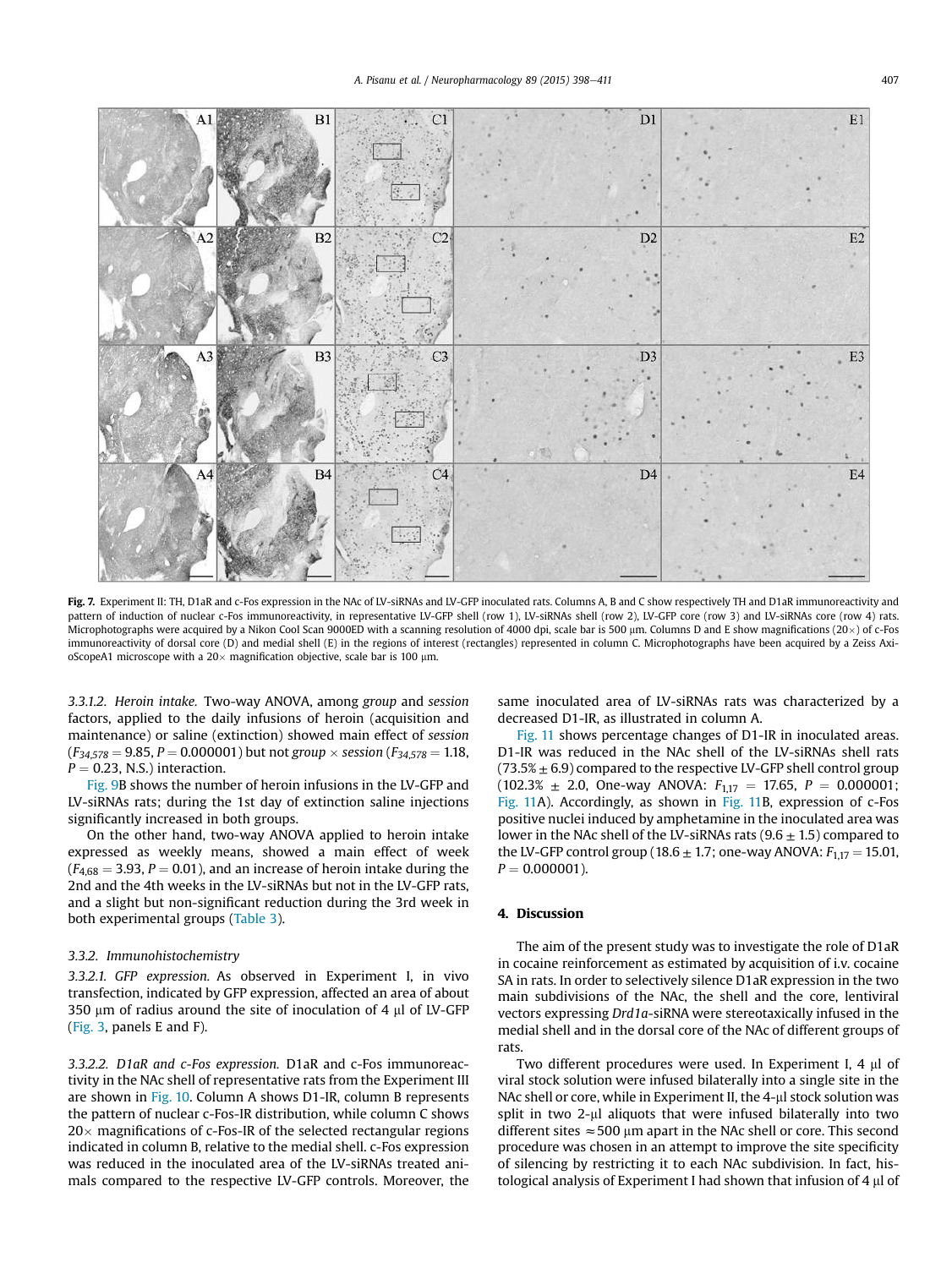

Fig. 8. Experiment II: Bar charts representing changes in D1aR immunoreactivity and c-Fos expression in the Nac shell and core of LV-GFP and LV-siRNAs inoculated rats. Panels A and B show optical density (OD) of D1-IR in the inoculated regions, expressed as percentage of the overall OD of corresponding shell or core areas. Values are expressed as means  $\pm$  SEM of %OD. Panels C and D show counts of c-Fos-positive nuclei/field in the inoculated regions, in amphetamine (5 mg/kg) challenged rats. Values are expressed as means ± SEM of positive nuclei/field. #: *P* < 0.05 LV-siRNAs *vs* LV-GFP groups. ANOVA followed by Tukey's HSD *post-hoc* test.

viral solution into the medial shell resulted in transfection to the adjacent aspects of the core and olfactory tubercle, instead of just being confined to the medial shell. Histological analysis of Experiment II showed that, indeed, the area transfected ( $\approx$  150 µm radius) was well within the NAc shell boundaries.

Stimulation of dopamine transmission by psychostimulants induces dose-dependent expression of c-Fos in rat striatum (Brenhouse and Stellar, 2006; Graybiel et al., 1990). This effect is abolished by pretreatment with the D1R antagonist SHC 23390, (Graybiel et al., 1990) and is lost in D1 KO mice (Moratalla et al., 1996). Therefore, stimulation of c-Fos expression by psychostimulants is mediated by stimulation of D1aR. In view of this, c-Fos expression in the NAc shell and core regions induced by amphetamine challenge, was utilized as an estimate of D1aR function. The density of c-Fos positive nuclei was reduced in the shell compartment in LV-siRNAs shell groups in Experiments I, II and III, and in the core compartment of LV-siRNAs core groups in Experiment I and II.

The persistence of a residual D1aR responsiveness might explain the SA behavior recorded in LV-siRNAs shell group in Experiment I. However, in this experiment rats showed a delayed acquisition, a lower active nose poking activity, and a reduced cocaine intake, compared to LV-GFP shell control rats. On the other hand, in Experiment II, in which the total volume of 4  $\mu$ l was infused into two sites along the rostro-caudal axis, rats did not acquire cocaine SA, as significant differences between active and inactive nosepokes were not reached, neither under FR-1 nor under FR-5 schedule of responding. Infusion of control GFP-expressing vectors in the NAc shell did not affect acquisition. On the other hand, silencing of D1aR expression in the NAc core did not affect acquisition of responding for i.v. cocaine. In both experiments, the group infused with LV-siRNAs for D1aR in the shell showed a reduction of responding for cocaine and of cocaine intake compared to controls, while infusion of the same LV-*Drd1a*-siRNAs in the NAc core did not affect responding for cocaine. Therefore, only *D1aR* silencing in the NAc shell was able to impair acquisition of responding for i.v. cocaine SA, indicating that DA D1aRs in the NAc shell, but not in the core, are important for acquisition of cocaine reinforcement. Silencing of NAc shell D1aR expression by infusion of LV-siRNA in the NAc shell using a protocol similar to that utilized in Experiment I, failed to affect acquisition of heroin i.v. SA. This observation, consistent with previous studies on the effect of DA receptor antagonists on the acquisition of heroin SA (Ettenberg et al., 1982), excludes the possibility that impairment of cocaine SA induced by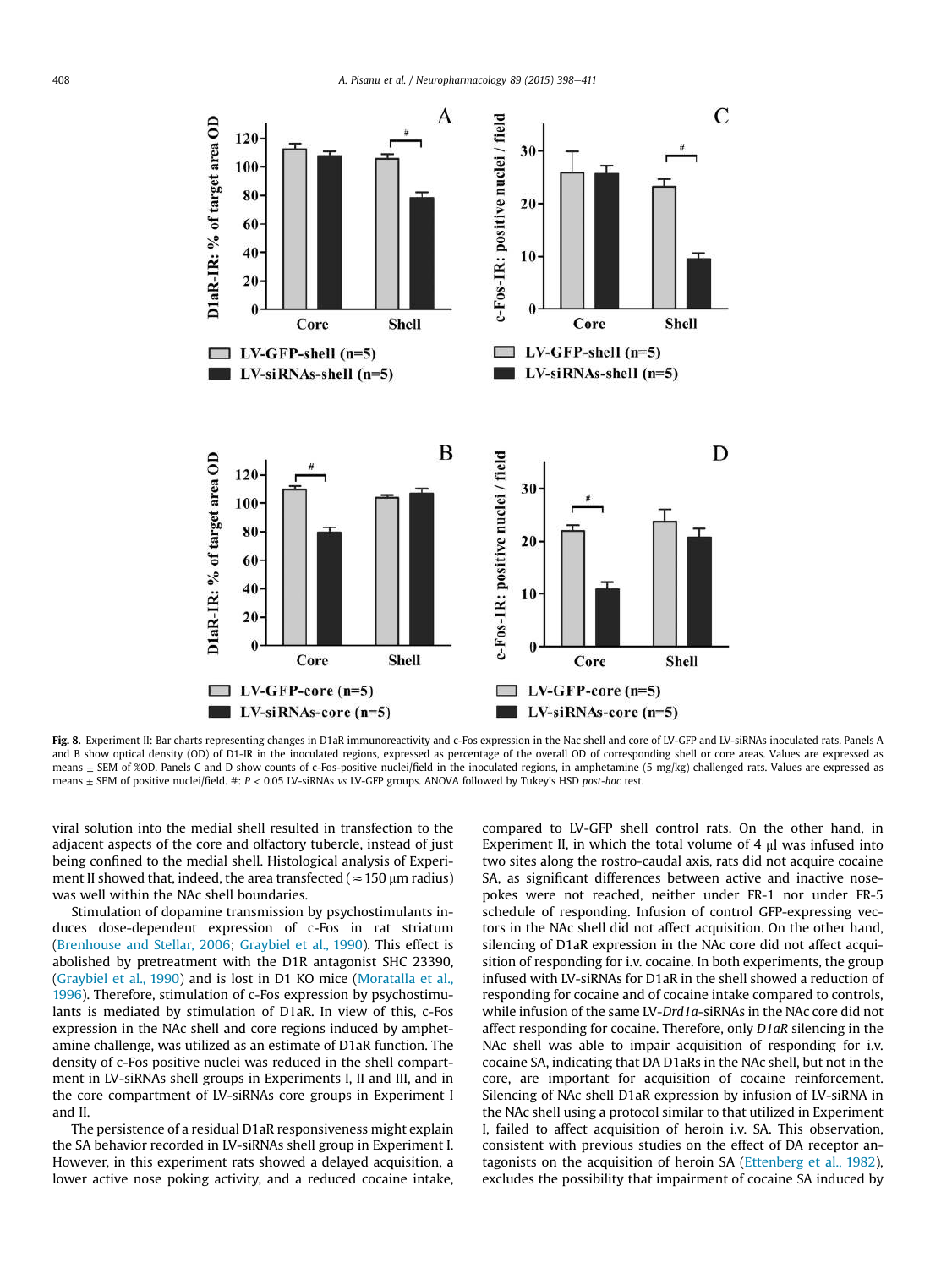

Fig. 9. Experiment III: Cumulative responses and drug intake during intravenous heroin self-administration and extinction. Panel A shows LV-GFP shell (circles,  $n = 10$ ) and LVsiRNAs shell (triangles,  $n = 9$ ) rats under FR-1 (1st-10th sessions) and FR-5 (11st-25th sessions) 1-h daily i.v. heroin SA (0.05 mg/kg), or saline (48 ul per bolo) during extinction phase (FR-5, 26th-35th sessions). Results are expressed as mean  $\pm$  SEM of cumulative active (filled symbols) and inactive (open symbols) nose-pokes performed by each experimental group. \*: *P* < 0.05 *vs* LV-siRNAs inactive nose-pokes; #: *P* < 0.05 *vs* LV-GFP inactive nose-pokes (ANOVA followed by Tukey's HSD *post-hoc* test). Panel B shows daily heroin intake and number of infusions during heroin self-administration and extinction in LV-GFP shell (circles,  $n = 10$ ) and LV-siRNAs shell (triangles,  $n = 9$ ) rats during each 1-h daily SA sessions. FR-1 and FR-5 operative schedules are also indicated. Intake data from each group are expressed as mg/kg of heroin, self-administered during sessions (filled symbols, 1st-25th sessions) as indicated on left *Y*-axis, as well as number of heroin (filled symbols, 1st-25th sessions) or saline (open symbols: 26th-35th days) injections during each SA phases, as indicated on the right *Y*-axis. \*: *P* < 0.05 *vs* LV-siRNAs last day of heroin SA; #: *P* < 0.05 *vs* LV-GFP last day of heroin SA. ANOVA followed by Tukey's HSD *post-hoc* test.

silencing of NAc shell DA D1aR is due to a general impairment of instrumental learning or motivation. Collectively therefore, the impairment of cocaine self-administration, elicited by silencing of D1aR expression in the NAc shell, can be interpreted as due to a devaluation of the reinforcing properties of cocaine.

Previous studies comparing the role of NAc shell and core DA in cocaine reinforcement have obtained contrasting results. Bari and Pierce (2005) reported that both intra-shell and intra-core infusion of D1 (SCH23390) and D2 (eticlopride) receptor antagonists reduce the breaking point in a progressive ratio schedule of i.v. cocaine self-administration. However, D1 and D2 antagonists also reduced food reinforcement when infused in the NAc core, while they did not affect it after infusion in the shell. Therefore, it was concluded that blockade of DA receptors in the NAc core impaired cocaine reinforcement by a general impairment of motivation.

The possibility that blockade of DA receptors in the NAc core by local DA antagonists impairs cocaine reinforcement, due to an effect on motivation, is also suggested by Di Ciano (2008), who reported that infusion of flupentixol in the core and in the mediodorsal part of the shell reduced responding for cocaine on a second-order schedule of i.v. self-administration. In contrast, on an FR-1 schedule flupentixol increased responding when infused in the shell while decreased it after infusion in the core. These observations were interpreted to indicate that DA in the NAc shell, rather than in the core, mediates cocaine reward (Di Ciano, 2008).

Recently, Veeneman et al. (2012) reported that the infusion of flupentixol in the portion of the shell just ventral to the core, decreases FR-1 responding for i.v. cocaine self-administration, as well

## Table 3

Experiment III. Mean  $+$  SEM of weekly heroin intake per session ( $m\alpha$ /kg) in LV-GFP  $(N = 9)$  and LV-siRNAs  $(N = 10)$  groups under FR-1 (1st-2nd week) and FR-5 (3rd-5th week) i.v. heroin SA.\*:  $P < 0.05$  vs 1st week. ANOVA followed by LSD's *post-hoc* test.

| SA phases:  | Groups:       |                 |  |  |
|-------------|---------------|-----------------|--|--|
|             | LV-GFP shell  | LV-siRNAs shell |  |  |
| <b>FR-1</b> |               |                 |  |  |
| 1st week    | $0.33 + 0.03$ | $0.32 + 0.02$   |  |  |
| 2nd week    | $0.36 + 0.03$ | $0.48 + 0.05^*$ |  |  |
| FR-5        |               |                 |  |  |
| 3rd week    | $0.31 + 0.03$ | $0.31 + 0.04$   |  |  |
| 4th week    | $0.30 + 0.04$ | $0.44 + 0.07*$  |  |  |
| 5th week    | $0.37 + 0.03$ | $0.41 + 0.05$   |  |  |

\*: *P* < 0.05 *vs* 1st week.

impairment of motivation. Infusion of flupentixol into the core had no effect. The observations of Veeneman et al. (2012) are at odds with those of Bari and Pierce (2005) (no effect of intra-shell DA antagonists on food reinforcement) and with those of Bachtell et al. (2005) and Di Ciano (2008) (increase in responding for i.v. cocaine after intra-shell DA antagonists). Indeed, Veeneman et al. (2012) attributed to NAc shell DA the motivational role that Bari and Pierce (2005) and Di Ciano (2008) attributed to NAc core DA. It is notable however, that in the study of Veeneman et al. (2012), in order to infuse flupentixol in the ventro-medial shell, cannulas went through the dorsally located core, while in the studies of Bari and Pierce (2005), Bachtell et al. (2005) and Di Ciano (2008), as well as in the present study, the medio-dorsal part of the shell was targeted, thus sparing the core. In order to explain the above discrepancies, one might consider that in the study of Veeneman et al. (2012), flupentixol may have reached the dorsally located core by leakage of the fluid along the track that the cannula left in the core on its way to the shell. In view of this, and of the fact that food (Bari and Pierce, 2005) or heroin reinforcement (Alderson et al., 2001 and present study) were not affected by excitotoxic lesions of the shell (Alderson et al., 2001), as well as more medial intra-shell placements of D1 antagonists (Bari and Pierce, 2005) and of LV-*Drd1a*-siRNAs (present study) that spare the core, we suggest that the effect of the intra-shell flupentixol on cocaine and food reinforcement reported by Veeneman et al. (2012) could be due to blockade of DA receptors of the core. Viewed from this perspective, the results of Veeneman et al. (2012) can be reconciled with those of previous studies and of the present one. Veeneman et al. (2012) also reported that intra-shell infusion of flupentixol at the beginning of each of the 5 trials impairs acquisition of cocaine selfadministration. However, as soon as flupentixol was discontinued responding increased to the levels of controls. On this basis, it was suggested that the drug had not impaired acquisition but responding itself. This effect, however, may have originated from the core rather than the shell (see above).

as sucrose reinforcement, and attributed these effects to an

In relation to the main issue of the present study, i.e. to clarify the relative role of NAc shell and core DA D1aR in cocaine reinforcement, the use of LV-RNAi approach to impair receptor function shows two main advantages over local intracerebral infusion of specific receptor antagonists. The first advantage is that LV-RNAi can be applied to chronic behavioral paradigms, in which the repeated intracerebral infusion of highly lipophilic drugs would result in drug diffusion to large brain areas, if not to the whole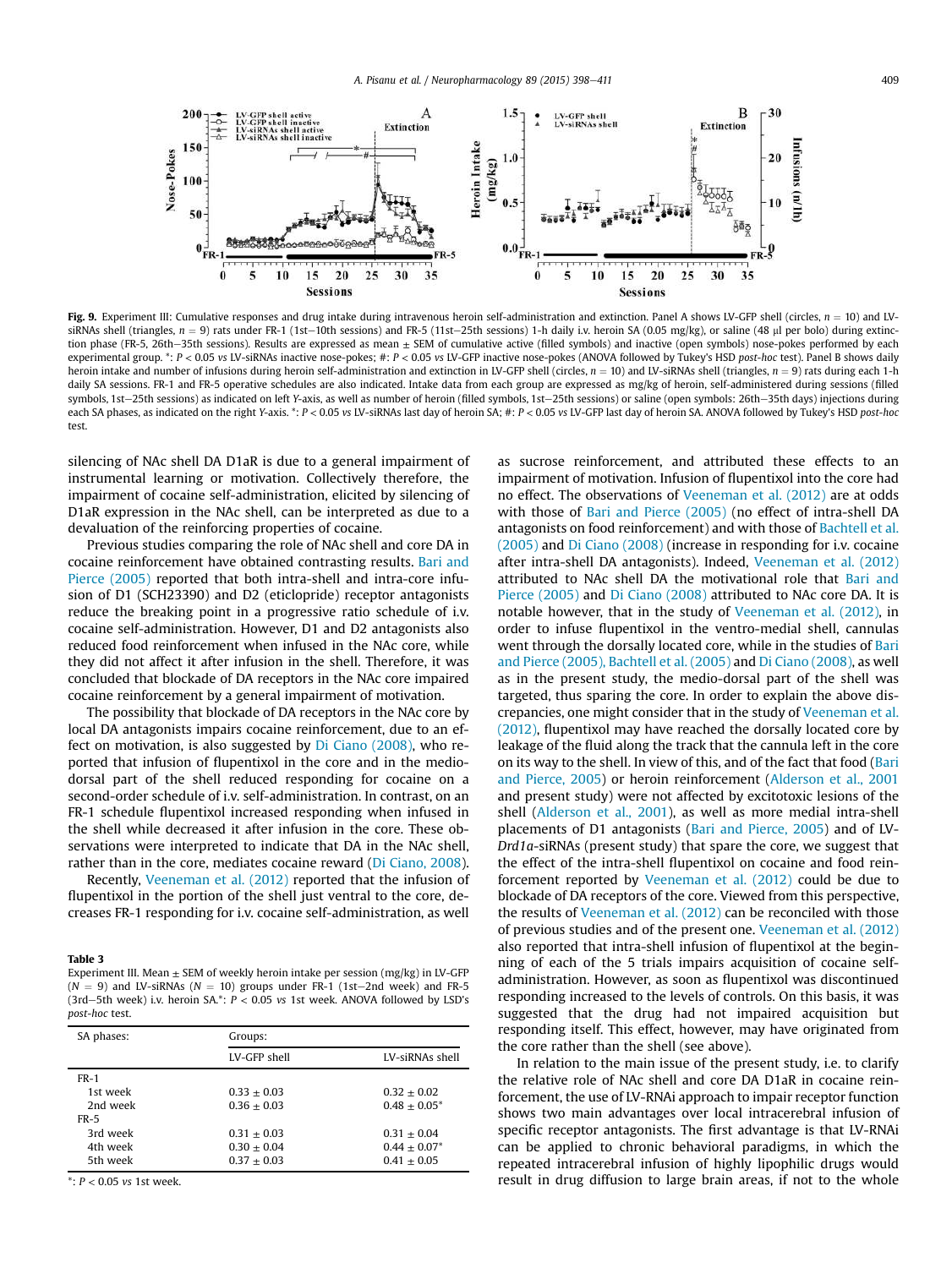

Fig. 10. Experiment III: D1aR and c-Fos expression in the NAc of LV-siRNAs and LV-GFP inoculated rats. Columns A and B show D1aR immunoreactivity and pattern of induction of nuclear c-Fos immunoreactivity, in representative LV-GFP (row 1), LV-siRNAs (row 2) rats. Microphotographs were acquired by a Nikon Cool Scan 9000ED with a scanning resolution of 4000 dpi, scale bar is 500  $\mu$ m. Column C shows magnifications (20 x) of c-Fos immunoreactivity of medial shell, in the region of interest indicated by the rectangles in column B. Microphotographs have been acquired by a Zeiss AxioScopeA1 microscope with a  $20\times$  magnification objective, scale bar is 100 µm.



Fig. 11. Experiment III: Bar charts representing changes in D1aR immunoreactivity and c-Fos expression in the Nac shell of LV-GFP and LV-siRNAs rats. Panel A shows optical density (OD) of D1-IR in the inoculated regions, expressed as percentage of the overall OD of corresponding shell area. Values are expressed as means ± SEM of %OD. Panel B shows counts of c-Fos-positive nuclei/field in the inoculated regions, in amphetamine (5 mg/kg) challenged rats. Values are expressed as means ± SEM of positive neurons/field. #: *P* < 0.05 LVsiRNAs *vs* LV-GFP groups, One -way ANOVA.

brain, with consequent loss of site specificity. A second advantage of LV-RNAi is that the distribution and degree of functional impairment can be precisely determined, while this is unfeasible in the case of competitive receptor ligands. Therefore, by using LVsiRNA for D1aR, the present study provides experimental evidence that DA D1aRs in the NAc shell rather than those in the core are essential for cocaine reinforcement.

## Authors' contribution

GDC was responsible for the study concept and design. AB and JLD designed, prepared and validated lentiviral vectors. DL, VV, FC and GP performed surgeries for catheter implant and vector inoculation. DL, FC and AS performed SA experiments. AP performed immunohistochemical stainings and analysis. DL and AP performed statistical analysis and drafted the manuscript. CC and GDC provided critical review for important intellectual content. All authors critically reviewed content and approved final version for publication.

# Acknowledgments

This study was supported by funds from Dipartimento Politiche Antidroga, Presidenza del Consiglio dei Ministri (DPA 0000757 p-2.64.4.19 and DPA 0001151 p-4.35.14); Regione Autonoma della Sardegna (RAS) (n.7249/1118) and Fondazione Banco di Sardegna (n.838/2011.218). The authors acknowledge the National Institute on Drug Abuse (NIDA, Research Triangle Park, NC, USA) for supply of heroin. The authors acknowledge Dr. Annesha Sil for her contribution in editing of the language.

## References

- Alderson, H.L., Parkinson, J.A., Robbins, T.W., Everitt, B.J., 2001. The effects of excitotoxic lesions of the nucleus accumbens core or shell regions on intravenous heroin self-administration in rats. Psychopharmacol. Berl. 153, 455-463.
- Aragona, B.J., Cleaveland, N.A., Stuber, G.D., Day, J.J., Carelli, R.M., Wightman, R.M., 2008. Preferential enhancement of dopamine transmission within the nucleus accumbens shell by cocaine is attributable to a direct increase in phasic dopamine release events. J. Neurosci. 28, 8821-8831.